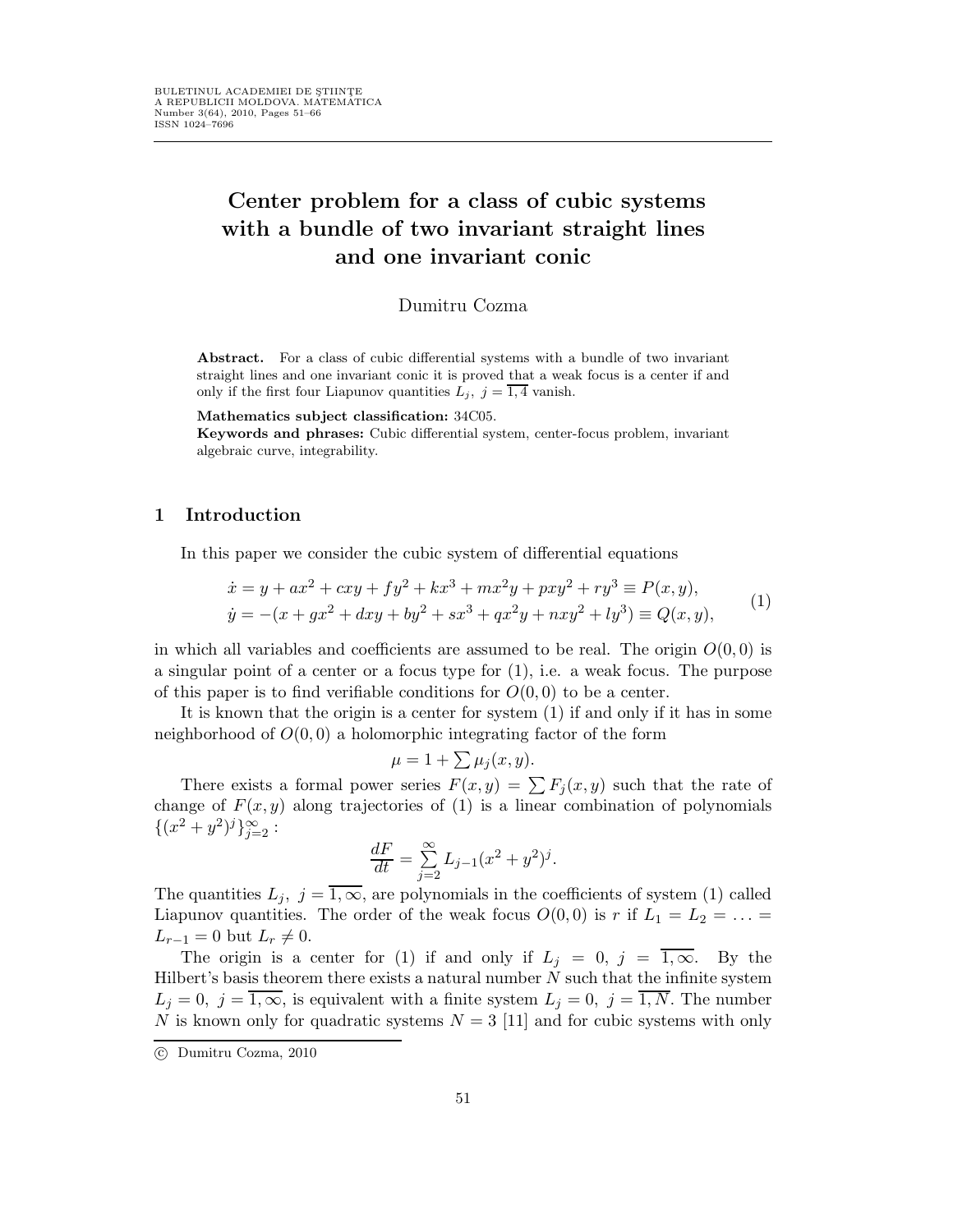homogeneous cubic nonlinearities  $N = 5$  [16, 20]. If the cubic system (1) contains both quadratic and cubic nonlinearities, the problem of the center was solved only in some particular cases (see for instance  $[1, 2, 4, 6-10, 13, 14, 17, 18]$ ).

In this paper we solve the problem of the center for cubic differential system (1) assuming that (1) has two invariant straight lines and one invariant conic passing through one singular point, i.e. forming a bundle. The paper is organized as follows. Results concerning the relation between integrability, invariant algebraic curves and Liapunov quantities are presented in Section 2. In Section 3 we find eight sufficient series of conditions for the existence of a bundle of two invariant straight lines and one invariant conic. In Section 4 we obtain sufficient conditions for the existence of a center and finally we give the proof of the main result: a weak focus  $O(0,0)$  is a center for a class of cubic systems (1) with a bundle of two invariant straight lines and one invariant conic if and only if the first four Liapunov quantities vanish.

#### 2 Invariant algebraic curves, Liapunov quantities, center

An algebraic curve  $\Phi(x, y) = 0$  (real or complex) is said to be an invariant curve of system (1) if there exists a polynomial  $K(x, y)$  such that

$$
P\frac{\partial \Phi}{\partial x} + Q\frac{\partial \Phi}{\partial y} = \Phi K.
$$

The polynomial K is called the cofactor of the invariant algebraic curve  $\Phi = 0$ . We shall consider only algebraic curves  $\Phi = 0$  with  $\Phi$  irreducible.

If the cubic system (1) has sufficiently many invariant algebraic curves  $\Phi_i(x, y) = 0, \, j = 1, \ldots, q$ , then in most cases an integrating factor can be constructed in the Darboux form

$$
\mu = \Phi_1^{\alpha_1} \Phi_2^{\alpha_2} \cdots \Phi_q^{\alpha_q}.
$$
\n<sup>(2)</sup>

A function (2), with  $\alpha_j \in \mathbb{C}$  not all zero, is an integrating factor for (1) if and only if

$$
\sum_{j=1}^{q} \alpha_j K_j \equiv -\frac{\partial P}{\partial x} - \frac{\partial Q}{\partial y}.
$$

System (1) is called Darboux integrable if the system has a first integral or an integrating factor of the form (2).

The method of Darboux turns out to be very useful and elegant one to prove integrability for some classes of systems depending on parameters. These last years, interesting results which relate algebraic solutions, Liapunov quantities and Darboux integrability have been published (see, for example,  $[3, 5, 6, 9, 10, 15, 19]$ ). The cubic systems (1) which are Darboux integrable have a center at  $O(0,0)$ .

**Definition 1.** We shall say that  $(\Phi_j, j = \overline{1, M}; L = N)$  is *ILC*  $(I - \text{invariant})$ algebraic curves,  $L$  – Liapunov quantities,  $C$  – center) for (1), if the existence of M algebraic curves  $\Phi_i(x, y) = 0$  and the vanishing of the focal values  $L_{\nu}$ ,  $\nu = 1, N$ , implies the origin  $O(0, 0)$  to be a center for (1).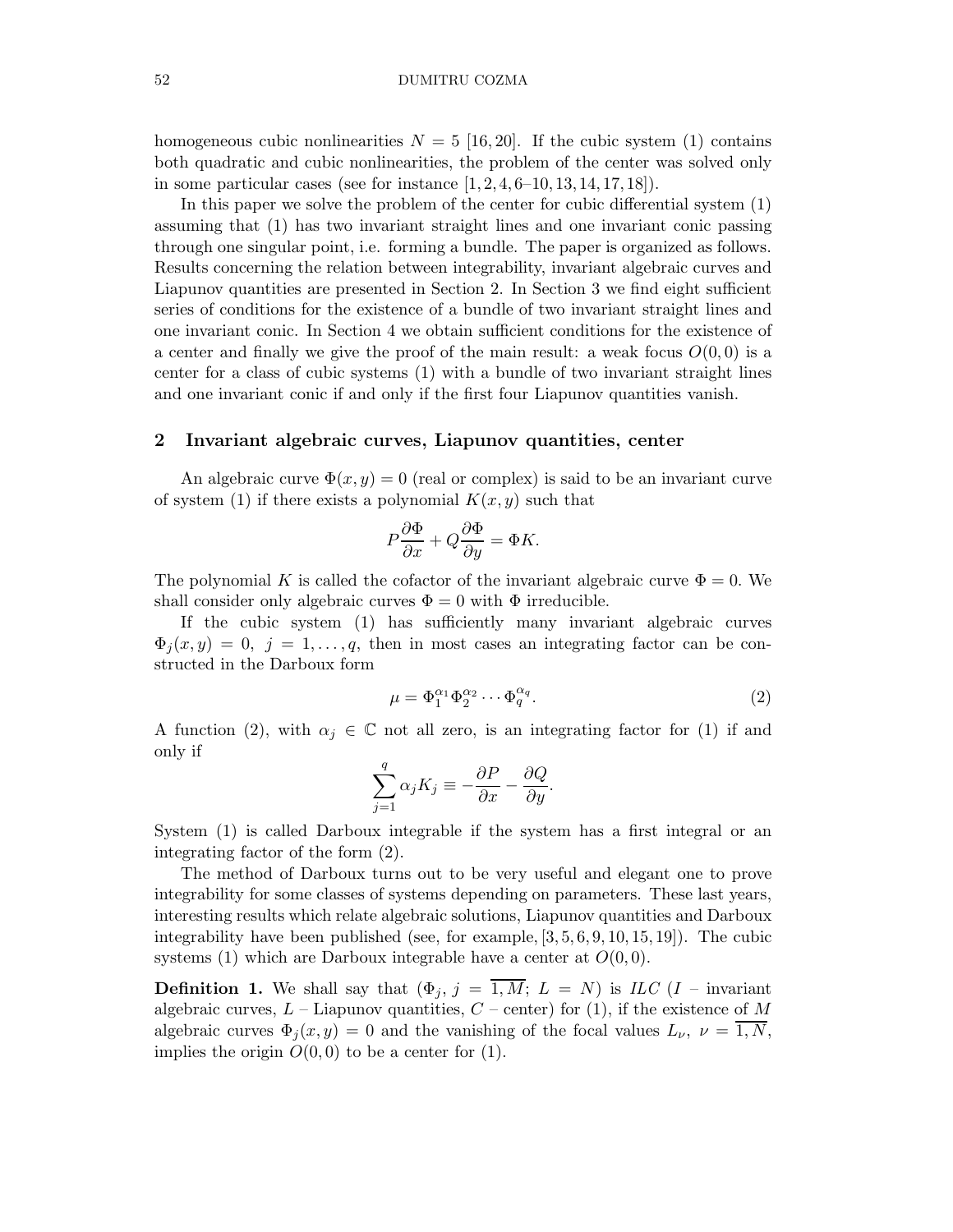The works [6–9,17,18] are dedicated to investigation of the problem of the center for cubic differential systems with invariant straight lines. In these papers, the problem of the center was completely solved for cubic systems with at least three invariant straight lines. The principal results of these works are gathered in the following two theorems:

**Theorem 1.**  $(\Phi_i(x, y), \Phi_i(0, 0) \neq 0, j = \overline{1, 4}; L = 1)$  is ILC for system (1).

**Theorem 2.**  $(a_jx+b_jy+c_j, j=\overline{1,4}; L=2)$  and  $(a_jx+b_jy+c_j, j=\overline{1,3}; L=7)$ are ILC for cubic system (1).

The problem of the center was solved for cubic systems (1) with two homogeneous invariant straight lines and one invariant conic; for cubic systems (1) with two parallel invariant straight lines and one invariant conic [10]:

**Theorem 3.**  $(x \pm iy, \Phi; L = 2)$  and  $(l_i = 1 + a_i x + b_i y, j = 1, 2, l_1 || l_2, \Phi; L = 3)$ , where  $\Phi = 0$  is an irreducible invariant conic, are ILC for system (1).

## 3 Conditions for the existence of a bundle of two invariant straight lines and one invariant conic

Let the cubic system (1) have two invariant straight lines  $l_1, l_2$  intersecting at a point  $(x_0, y_0)$ . The intersection point  $(x_0, y_0)$  is a singular point for (1) and has real coordinates. By rotating the system of coordinates  $(x \to x \cos \varphi - y \sin \varphi,$  $y \to x \sin \varphi + y \cos \varphi$  and rescaling the axes of coordinates  $(x \to \alpha x, y \to \alpha y)$ , we obtain  $l_1 \cap l_2 = (0, 1)$ . In this case the invariant straight lines can be written as

$$
l_j = 1 + a_j x - y, \ a_j \in \mathbb{C}, \ j = 1, 2; \ \Delta_{12} = a_2 - a_1 \neq 0. \tag{3}
$$

The straight lines  $(3)$  are invariant for  $(1)$  if and only if the following coefficient conditions are satisfied:

$$
k = (a - 1)(a_1 + a_2) + g, \quad l = -b, \quad s = (1 - a)a_1a_2,
$$
  
\n
$$
m = -a_1^2 - a_1a_2 - a_2^2 + c(a_1 + a_2) - a + d + 2, \quad r = -f - 1,
$$
  
\n
$$
n = a_1a_2(-f - 2) - (d + 1), \quad p = (f + 2)(a_1 + a_2) + b - c,
$$
  
\n
$$
q = (a_1 + a_2 - c)a_1a_2 - g, \quad (a - 1)^2 + (f + 2)^2 \neq 0.
$$
\n(4)

If the conditions (4) are satisfied then the cubic system (1) looks:

$$
\begin{aligned}\n\dot{x} &= y + ax^2 + cxy + [d+2 - a - a_1^2 - (a_1 + a_2)(a_2 - c)]x^2y - (f+1)y^3 + \\
fy^2 + [(a-1)(a_1 + a_2) + g]x^3 + [(f+2)(a_1 + a_2) + b - c]xy^2 \equiv P(x, y), \\
\dot{y} &= -x - gx^2 - dxy - by^2 + (a-1)a_1a_2x^3 + [g + a_1a_2(c - a_1 - a_2)]x^2y + \\
[(f+2)a_1a_2 + d + 1]xy^2 + by^3 \equiv Q(x, y).\n\end{aligned} \tag{5}
$$

Next for cubic system (5) we find conditions for the existence of one invariant conic passing through the same singular point  $(0, 1)$ , i.e. forming a bundle. Let the conic curve be given by the equation

$$
\Phi(x,y) \equiv a_{20}x^2 + a_{11}xy + a_{02}y^2 + a_{10}x + a_{01}y + 1 = 0 \tag{6}
$$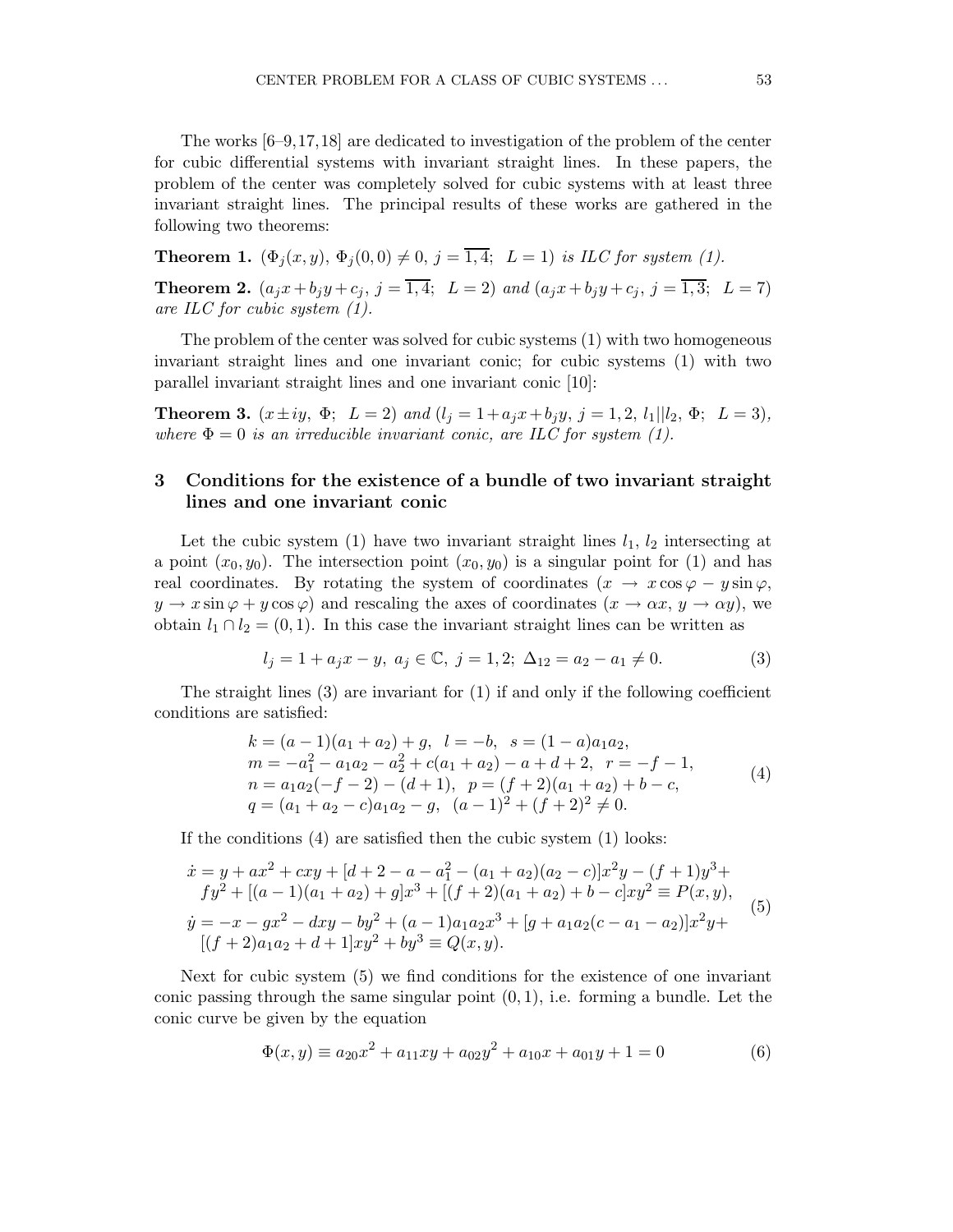with  $(a_{20}, a_{11}, a_{02}) \neq 0$  and  $a_{20}, a_{11}, a_{02}, a_{10}, a_{01} \in \mathbb{R}$ .

For every conic curve  $(6)$  the following quantities  $[12]$ :

$$
I_1 = a_{02} + a_{20}
$$
,  $I_2 = (4a_{02}a_{20} - a_{11}^2)/4$ ,  
\n $I_3 = (4a_{02}a_{20} - a_{01}^2a_{20} + a_{01}a_{10}a_{11} - a_{02}a_{10}^2 - a_{11}^2)/4$ 

are invariants with respect to the translation and rotation of axes. These invariants will be taken into account classifying conics. A conic  $(6)$  is reducible into two straight lines if and only if  $I_3 = 0$ . If  $I_2 > 0$ , then (6) is an ellipse, if  $I_2 < 0$  – a hyperbola and if  $I_2 = 0$  – a parabola.

In order the conic  $(6)$  pass through a singular point  $(0, 1)$  and form a bundle with the invariant straight lines (3), we shall assume  $a_{01} = -a_{02} - 1$ . In this case

$$
\Phi(x,y) \equiv a_{20}x^2 + a_{11}xy + a_{10}x + (a_{02}y - 1)(y - 1) = 0.
$$
 (7)

The conic  $(7)$  is an invariant conic for  $(5)$  if and only if there exist numbers  $c_{20}, c_{11}, c_{02}, c_{10}, c_{01} \in \mathbb{R}$ , where  $c_{10} = -a_{01}, c_{01} = a_{10}$ , such that

$$
P(x,y)\frac{\partial \Phi}{\partial x} + Q(x,y)\frac{\partial \Phi}{\partial y} \equiv \Phi(x,y)(c_{20}x^2 + c_{11}xy + c_{02}y^2 + (a_{02} + 1)x + a_{10}y).
$$
 (8)

Identifying the coefficients of  $x^i y^j$  in (8), we reduce this identity to three systems of equations  $\{F_{ij} = 0\}$  for the unknowns  $a_{20}, a_{11}, a_{02}, a_{10}, c_{20}, c_{11}, c_{02}$ :

$$
F_{40} = (a - 1)(a_1a_2a_{11} + 2a_1a_{20} + 2a_2a_{20}) + a_{20}(2g - c_{20}) = 0,
$$
  
\n
$$
F_{31} = (a - 1)(2a_1a_2a_{02} + a_1a_{11} + a_2a_{11}) - (a_2a_{11} + 2a_{20})a_1^2 - (a_1a_{11} + 2a_{20})a_2^2 + (ca_{11} - 2a_{20})a_1a_2 + (2ca_1 + 2ca_2 - 2a - -c_{11} + 2d + 4)a_{20} + (2g - c_{20})a_{11} = 0,
$$
  
\n
$$
F_{22} = 2(c - a_1 - a_2)a_1a_2a_{02} + (2g - c_{20})a_{02} + [c(a_1 + a_2) - a_1^2 - a_2^2 + (f + 1)a_{12} - a - c_{11} + 2d + 3]a_{11} + (2(f + 2)(a_1 + a_2) + 2b - 2c - c_{02}]a_{20} = 0,
$$
  
\n
$$
F_{13} = (f + 2)[2a_1a_2a_{02} + (a_1 + a_2)a_{11}] + (2 + 2d - c_{11})a_{02} + (2b - c - c_{02})a_{11} - 2(f + 1)a_{20} = 0,
$$
  
\n
$$
F_{04} = (2b - c_{02})a_{02} - (f + 1)a_{11} = 0,
$$
  
\n
$$
F_{30} = (a - 1)[(a_1 + a_2)a_{10} - a_1a_2(a_{02} + 1)] - ga_{11} + (2a - 1 - a_{02})a_{20} + (g - c_{20})a_{10} = 0,
$$
  
\n
$$
F_{21} = [g - c_{20} + ca_{12} - (a_1 + a_2)a_{12}](-a_{02} - 1) + (2c - a_{10})a_{20} + (a - d + 1 + a_{02})a_{11} - 2ga_{22} = 0,
$$
  
\n
$$
F_{12} = (f + 2)[(a_1 + a_2)a
$$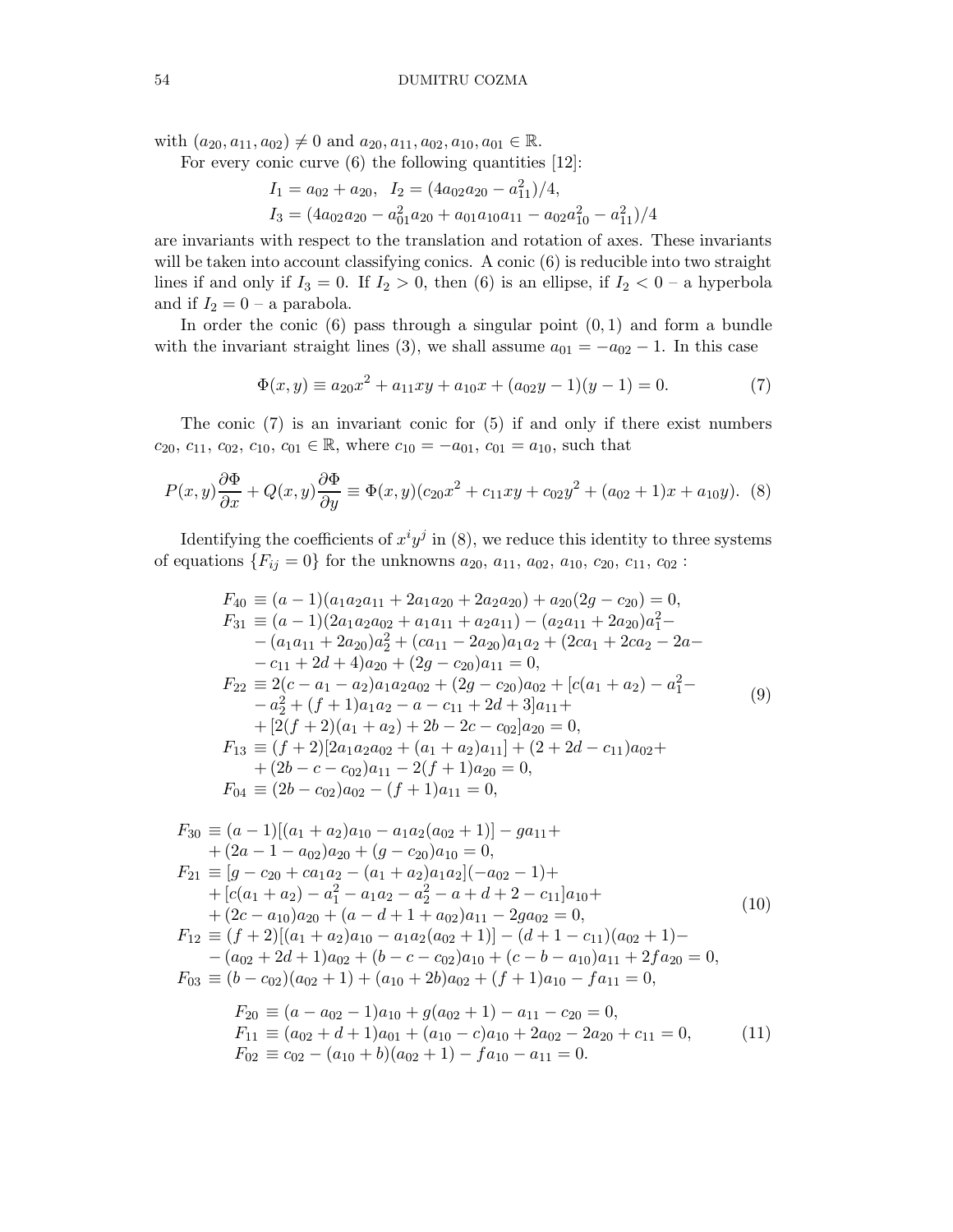Let us denote

$$
\begin{aligned}\nj_1 &= (a_1 + a_2 - c)a_{02} + (f + 1)a_{11}, \quad j_2 = a_{02}a_1^2 + a_{11}a_1 + a_{20}, \\
j_3 &= a_{02}a_2^2 + a_{11}a_2 + a_{20}, \quad j_4 = 4a_{02}a_{20} - a_{11}^2.\n\end{aligned}
$$

We shall study the compatibility of the system of equations  $\{(9), (10), (11)\}\$  when  $f + 2 \neq 0$ ,  $I_3 \neq 0$  and split the investigation into five subcases:  $\{j_1 = 0\}$ ,  $\{j_1 \neq 0, j_2 = 0\}, \{j_1 j_2 \neq 0, j_3 = 0\}, \{j_1 j_2 j_3 \neq 0, j_4 = 0\}, \{j_1 j_2 j_3 j_4 \neq 0\}.$ 

*Remark* 1. If  $a_{02} = 1$ , then the system  $\{(9), (10), (11)\}$  is not compatible.

Indeed, we express 
$$
c_{02}
$$
 from  $F_{04} = 0$  of (9) and substituting in (11) we obtain  
\n
$$
F_{02} \equiv (a_{10} + a_{11})(f + 2) = 0.
$$

If  $a_{11} + a_{10} = 0$ , then  $I_3 = 0$ . Next we shall assume that  $a_{02} - 1 \neq 0$ .

## 3.1 Case  $j_1 = 0$

1)

**3.1.1.**  $a_{02} = a_{11} = 0$ . In this case  $F_{04} = 0$  and the equation  $F_{13} = 0$  yields  $f = -1$ . We express  $c_{02}$ ,  $c_{11}$  and  $c_{20}$  from  $(9)$ ,  $a_{20}$  from  $F_{11} = 0$ , g from  $F_{20} = 0$  and replace in (10). Reduce the equations of (10) by b from  $F_{02} = 0$ , then we get

$$
F_{12} \equiv (a_1 - a_{10})(a_2 - a_{10}) = 0.
$$

If  $a_{10} = a_1$  or  $a_{10} = a_2$ , then we obtain the following series of conditions

$$
a = 1/2
$$
,  $f = -1$ ,  $g = (4c - 3b)/6$ ,  $a_1 = (2c)/3$ ,  $a_2 = (2c - 3b)/6$ 

for the existence of an invariant parabola for system (5):

 $(9b^2 - 6bc - 4c^2 - 18d - 36)x^2 - 24cx + 36(y - 1) = 0.$ 

**3.1.2.**  $a_{02} = 0$ ,  $a_{11} \neq 0$ . In this case the equation  $j_1 = 0$  yields  $f = -1$  and  $F_{04} \equiv 0$ . We express  $c_{02}$ ,  $c_{11}$ ,  $c_{20}$  from (9) and obtain  $F_{40} \equiv f_1 f_2 f_3 = 0$ , where

 $f_1 = a_1a_{11} + a_{20}, f_2 = a_2a_{11} + a_{20}, f_3 = (a_1 + a_2 - c)a_{20} + (a - 1)a_{11}.$ Let  $f_1 = 0$  and reduce the equations of (10) and (11) by b from  $F_{02} = 0$ , d from  $F_{11} = 0$  and g from  $F_{20} = 0$ , then we get  $F_{12} \equiv (a_{11} + a_{10} - a_2)I_3 = 0$ .

If  $a_{11} = a_2 - a_{10}$ , then we obtain the following series of conditions

$$
a = 0, d = (g2 - 2cg - 2bg - 8)/4, f = -1, a1 = g/2, a2 = b + g
$$

for the existence of an invariant conic for (5):

$$
g(4b - 2c + 3g)x^{2} + 2(2c - 4b - 3g)xy + 2(2b - 2c + g)x + 4y - 4 = 0.
$$
  
The case  $f_2 = 0$  can be reduced to  $f_1 = 0$  if we replace  $a_1$  with  $a_2$ .

Assume now  $f_1f_2 \neq 0$  and  $f_3 = 0$ . We express  $a_{11} = a_1 + a_2 + b - c$  from  $F_{02} \equiv F_{03} = 0$  and reduce the equations of (10) by d from  $F_{11} = 0$  and g from  $F_{20} = 0$ , then we get

$$
F_{12} \equiv (a_{10} + a_1 + b - c)(a_{10} + a_2 + b - c) = 0.
$$
  
\nIf  $a_{10} = c - b - a_1$  or  $a_{10} = c - b - a_2$ , then we obtain  
\n3)  
\n
$$
c = (2b^2 - 6a - 3bp + p^2 + 3)/(b - p), g = (ab^2 - 2abp + ap^2 - 4a + 2)/(b - p),
$$
  
\n
$$
d = (6ab^2 - 8a^2 - 10abp + 4ap^2 + 8a - 5b^2 + 8bp - 3p^2 - 2)/(b - p)^2,
$$
  
\n
$$
f = -1, a_1 = (c - 2b + p)/3, a_2 = (2c - b + 2p)/3.
$$

The invariant conic is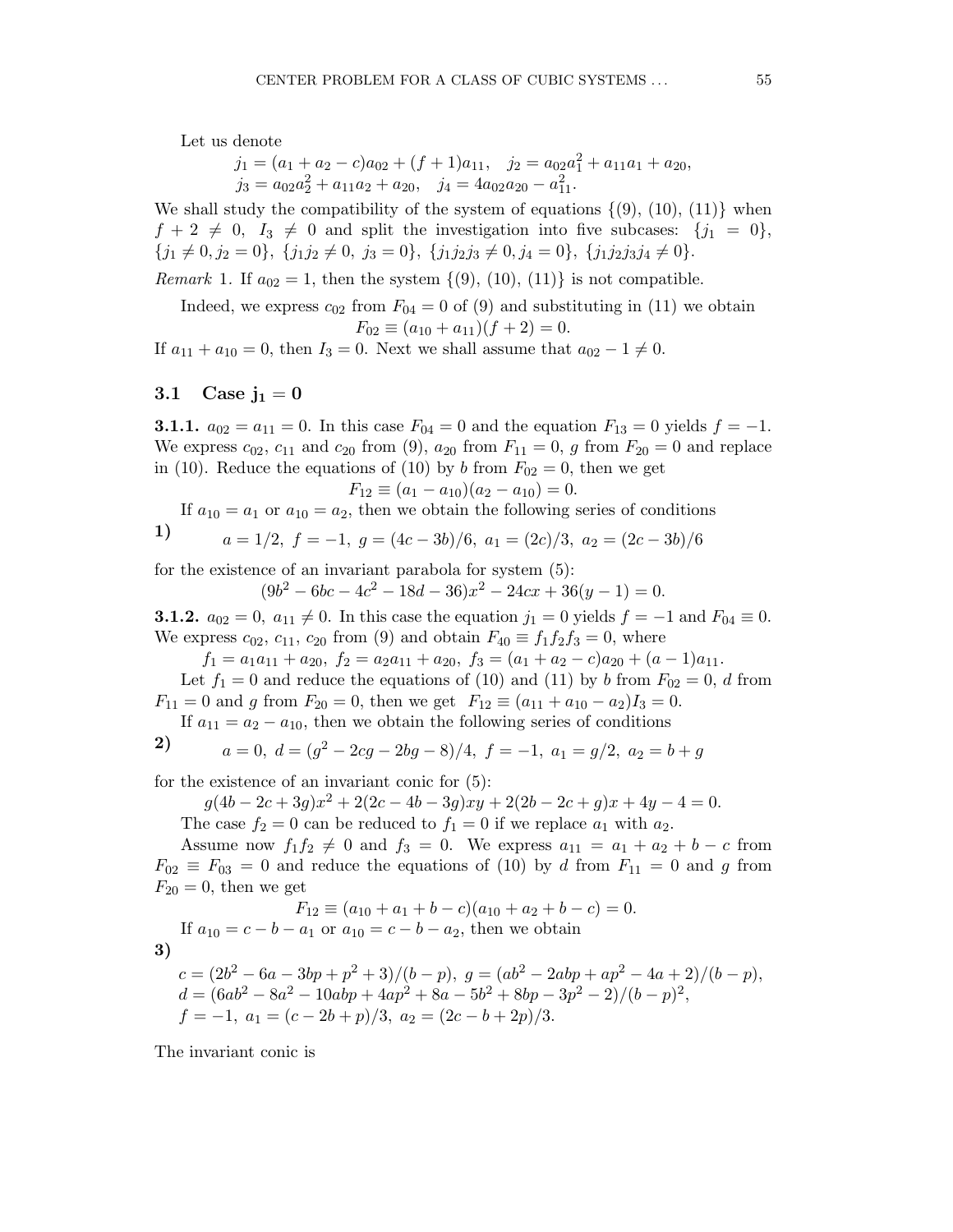$$
(a-1)px2 + (2 - 4a + (b - p)2)x + (b - p)(1 - y + pxy) = 0.
$$

**3.1.3.**  $a_{02} \neq 0$ . In this case we express c from  $j_1 = 0$ ,  $c_{02}$  from  $F_{04} = 0$ ,  $c_{11}$  from  $F_{13} = 0$ ,  $c_{20}$  from  $F_{22} = 0$  and b, d, g from (11). Then we get  $F_{12} \equiv e_1 e_2 (f + 2)$ , where  $e_1 = a_1a_{02} - a_1 + a_{10} + a_{11}$ ,  $e_2 = a_2a_{02} - a_2 + a_{10} + a_{11}$ .

**3.1.3.1.** If  $e_1 = 0$ , then  $a_1 = (a_{10} + a_{11})/(1 - a_{02})$  and (9) becomes:

 $F_{40} \equiv h_1[a_{20}(2a_{02}^2a_2 - 2a_{02}a_{10} - a_{02}a_{11} - 2a_{02}a_2 - a_{11}) - a_{02}a_{11}a_2(a_{10} + a_{11})] = 0,$  $F_{31} \equiv h_1 \left[ 2a_{20}a_{02}(a_{02} - 1) + 2a_{02}^2a_{10}a_2 + a_{02}^2a_{11}a_2 + a_{02}a_{10}a_{11} + a_{02}a_{11}a_2 + a_{11}^2 \right] = 0,$ where  $h_1 = (a-1)a_{02} - (f+1)a_{20}$ .

Let  $h_1 = 0$  and reduce the equations of (10) by a from  $h_1 = 0$ . Express  $a_{20}$ from  $F_{30} = 0$ ,  $a_{11}$  from  $F_{21} = 0$ ,  $a_{02}$  from  $h_1 = 0$  and obtain the following series of conditions

4)

$$
b = [(v + 1 + h)(2a2 - a10)(v + 1)]/(hv),
$$
  
\n
$$
c = [(hv - h - v - 1)a10 + (2 - 2hv2 + hv + 2h + 2v)a2)/(hv),
$$
  
\n
$$
d = [(h + 2v2 + 3v + 1)a10a2 - 2(hv + h + 2v2 + 3v + 1)a22 -\n-h(hv + h + 3v + 1)]/(hv), h = 2a + a10a2 - 2fa22 - 4a22 - 2,\ng = [a102a2 - 2(v + 2)a10a22 + ha10 + 4(v + 1)a23 + 2ha2]/(2h),\na1 = [2hv2 + (h + v + 1)(2a2 - a10)]/(hv), v = f + 1
$$

for the existence of an invariant conic  $(h+1)[2vy^2 + (2a_2^2 + 2va_2^2 - a_2a_{10} + h)x^2 +$  $2(a_{10} - 2va_2 - 2a_2)xy + 2v[a_{10}x - (h+2)y + 1] = 0.$ 

Assume now  $h_1 \neq 0$ , then from  $F_{31} = 0$  we find  $a_{20}$ , and the equation  $F_{40} = 0$ becomes  $F_{40} \equiv (2a_{02}a_2 + a_{11})I_3 = 0.$ 

If  $a_{11} = -2a_{02}a_2$ , then  $F_{31} \equiv (a_{02} - 1)^2 a_{02}^2 \neq 0$ .

**3.1.3.2.** The case  $e_2 = 0$  can be reduced to  $e_1 = 0$ , if we replace  $a_1$  with  $a_2$ .

## 3.2 Case  $j_1 \neq 0, j_2 = 0$

In this case  $a_{20} = -a_1(a_{11} + a_1a_{02}), I_2 < 0$  and the conic is a hyperbola. If  $a_{02} = 0$ , then  $F_{04} \equiv j_1 \neq 0$ . Next assuming  $a_{02} \neq 0$  we express  $c_{02}$ ,  $c_{11}$ ,  $c_{20}$  from the equations  $\{F_{04} = 0, F_{13} = 0, F_{22} = 0\}$  of (9) and b, d, g from the equations of (11). Then we get  $F_{12} \equiv e_1 e_2 (f + 2)$ , where

$$
e_1 = a_1 a_{02} - a_1 + a_{10} + a_{11}, e_2 = a_2 a_{02} - a_2 + a_{10} + a_{11}.
$$

**3.2.1.** Let  $e_1 = 0$ , then  $I_3 = 0$  and the conic is reducible.

**3.2.2.** Assume  $e_1 \neq 0$  and  $e_2 = 0$ . In this case we express  $a_2$  from  $e_2 = 0$  and  $a_{10}$ from  $F_{21} = 0$ . If  $a_{11} = -2a_{02}a_1$ , then  $F_{30} = I_3 \neq 0$ .

Let  $2a_{02}a_1 + a_{11} \neq 0$ , then express c from  $F_{30} = 0$  and

 $F_{40} \equiv F_{31} = 2aa_{02}a_1 + aa_{11} - a_{02}^2a_1 - a_{02}a_1 - a_{02}a_{11} = 0.$ If  $a_{02} = a$ , then  $F_{40} = 0$  yields  $a_1 = 0$  and we obtain

$$
5)
$$

$$
d = -a - f - 3, \quad b = \left[ (f + 2)(f + a + 1)a_{11} \right] / \left[ a(1 - a) \right],
$$
\n
$$
g = 0, \quad c = \left[ (af - 2f - 2)a_{11}^2 + a^2(a - 1)^2 \right] / \left[ (a^2 - a)a_{11} \right],
$$
\n
$$
a_1 = 0, \quad a_2 = \left[ (a + f + 1)a_{11} \right] / (a - a^2).
$$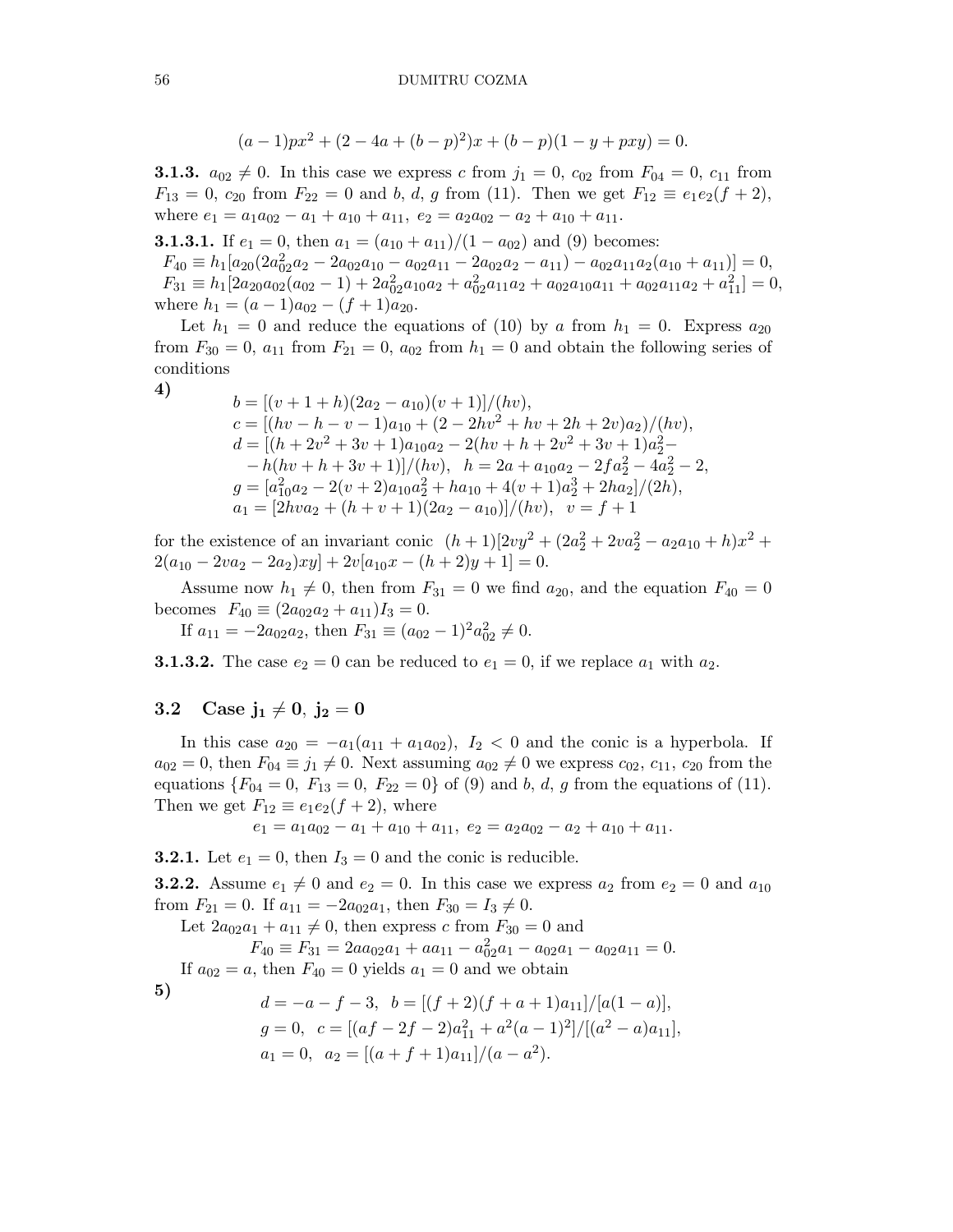The invariant hyperbola is  $(1 + f + ay)a_{11}x + a(ay - 1)(y - 1) = 0$ .

If  $a_{02} \neq a$ , then express  $a_{11}$  from  $F_{40} = 0$  and obtain the following series of conditions for the existence of a hyperbola

6)  
\n
$$
b = -[(f + 1 + a_{02})(f + 2)a_1]/h, \quad a_2 = [a_1(h - a - f - 1)]/h,
$$
\n
$$
c = [(af - 2f + 2a_{02} - 2a - 2)a_1^2 + h^2]/(ha_1), \quad g = (f + 3)a_1,
$$
\n
$$
d = [(2a + f^2 + 5f + 4)a_1^2 - (a_{02} + f + 3)h]/h, \quad h = a_{02} - a.
$$

The invariant hyperbola is  $a_{02}a_1^2(a-1)x^2 + a_{02}a_1(h-a+1)xy + a_1(2a - fa_{02} 3a_{02} + f + 1)x - h(a_{02}y - 1)(y - 1) = 0.$ 

## 3.3 Case  $j_1 \cdot j_2 \neq 0$ ,  $j_3 = 0$

In this case we also obtain the series of conditions 5) and 6).

## 3.4 Case  $j_1 \cdot j_2 \cdot j_3 \neq 0$ ,  $j_4 = 0$

If  $a_{02} = 0$ , then  $j_4 = 0$  yields  $a_{11} = 0$  and  $j_1 = 0$ . Next assume  $a_{02} \neq 0$  and from  $j_4 = 0$  we find  $a_{20} = a_{11}^2/(4a_{02})$ . In this case  $I_2 = 0$  and the conic is a parabola. We express  $c_{02}$ ,  $c_{11}$ ,  $c_{20}$  from the equations  $\{F_{04} = 0, F_{13} = 0, F_{22} = 0\}$  of (9) and b, d, g from the equations of (11), then we obtain  $F_{12} \equiv e_1 e_2 (f + 2) = 0$ , where

$$
e_1 = a_{02}a_1 - a_1 + a_{10} + a_{11}, e_2 = a_{02}a_2 - a_2 + a_{10} + a_{11}.
$$

**3.4.1.** Assume  $e_1 = 0$ , i.e.  $a_{10} = a_1 - a_{02}a_1 - a_{11}$ . Reduce the equations  ${F_{31} = 0, F_{30} = 0}$  by f from  $F_{21} = 0$ , the equation  $F_{30} = 0$  by a from  $F_{31} = 0$  and express c from  $F_{30} = 0$ , then we obtain

$$
F_{21} \equiv a_1 a_{02} (a_{02} - 1) + a_{11} (a_{02} + f + 1) + 2(f + 2) a_2 a_{02} = 0,
$$
  
\n
$$
F_{31} \equiv a_{11} (2a - a_{02} - 1) + 4(a - 1) a_2 a_{02} = 0.
$$
\n(12)

If  $f = -2a$ , then  $a \neq 1$ . Solving (12) for  $a_1$  and  $a_2$  we get

$$
7)
$$

7)  
\n
$$
b = [a_{11}(a_{02} - 2h - 1)]/a_{02}, \quad g = [a_{11}(1 - 2a_{02} + 2h)]/(2a_{02}),
$$
\n
$$
d = [(4ha_{02} + a_{02} - 4h^2 - 4h - 1)a_{11}^2 - 4ha_{02}^2(a_{02} - 2h + 1)]/(4ha_{02}^2),
$$
\n
$$
f = -2a, \quad c = [a_{11}^2(a_{02} - 4h^2 - 4h - 1) + 8a_{02}^2h^2]/(4ha_{11}a_{02}),
$$
\n
$$
a_1 = 0, \quad a_2 = [a_{11}(a_{02} - 2h - 1)]/(4ha_{02}), \quad h = a - 1.
$$

The invariant parabola is  $a_{11}^2x^2 + 4a_{02}(y-1)(a_{11}x + a_{02}y - 1) = 0$ .

If  $f + 2a \neq 0$ , then express  $a_{11}$  from  $F_{31} + F_{21} = 0$  and  $a_2$  from  $F_{21} = 0$ . We obtain

8)  
\n
$$
b = [a_1(f+2)(a_{02}+f+1)]/v, \quad a_2 = [a_1(2a-a_{02}-1)]/(2v),
$$
\n
$$
g = [a_1(2aa_{02}-2a^2+av+3a-a_{02}v-2a_{02}-1)]/v, \quad v = 2a+f,
$$
\n
$$
c = [a_1^2(4a^2-2av-4a-a_{02}+4v+1)-2v^2]/(2va_1),
$$
\n
$$
d = [a_1^2(8(a-1)^2(a_{02}+v-a)+(a-1)(2a_{02}-8va_{02}-2v^2+6v-2)+
$$
\n
$$
+(2v-1)(a_{02}-1)v)+2v^2(2a-v-a_{02}-3)]/(2v^2).
$$

The invariant parabola is  $(a - 1)a_1a_{02}[(a - 1)a_1x - 2vy]x + v(2aa_{02} - va_{02} - 2a_{02} +$  $v)a_1x + v^2(a_{02}y - 1)(y - 1) = 0.$ 

**3.4.2.** The case  $e_2 = 0$  can be reduced to  $e_1 = 0$ , if we replace  $a_1$  with  $a_2$ .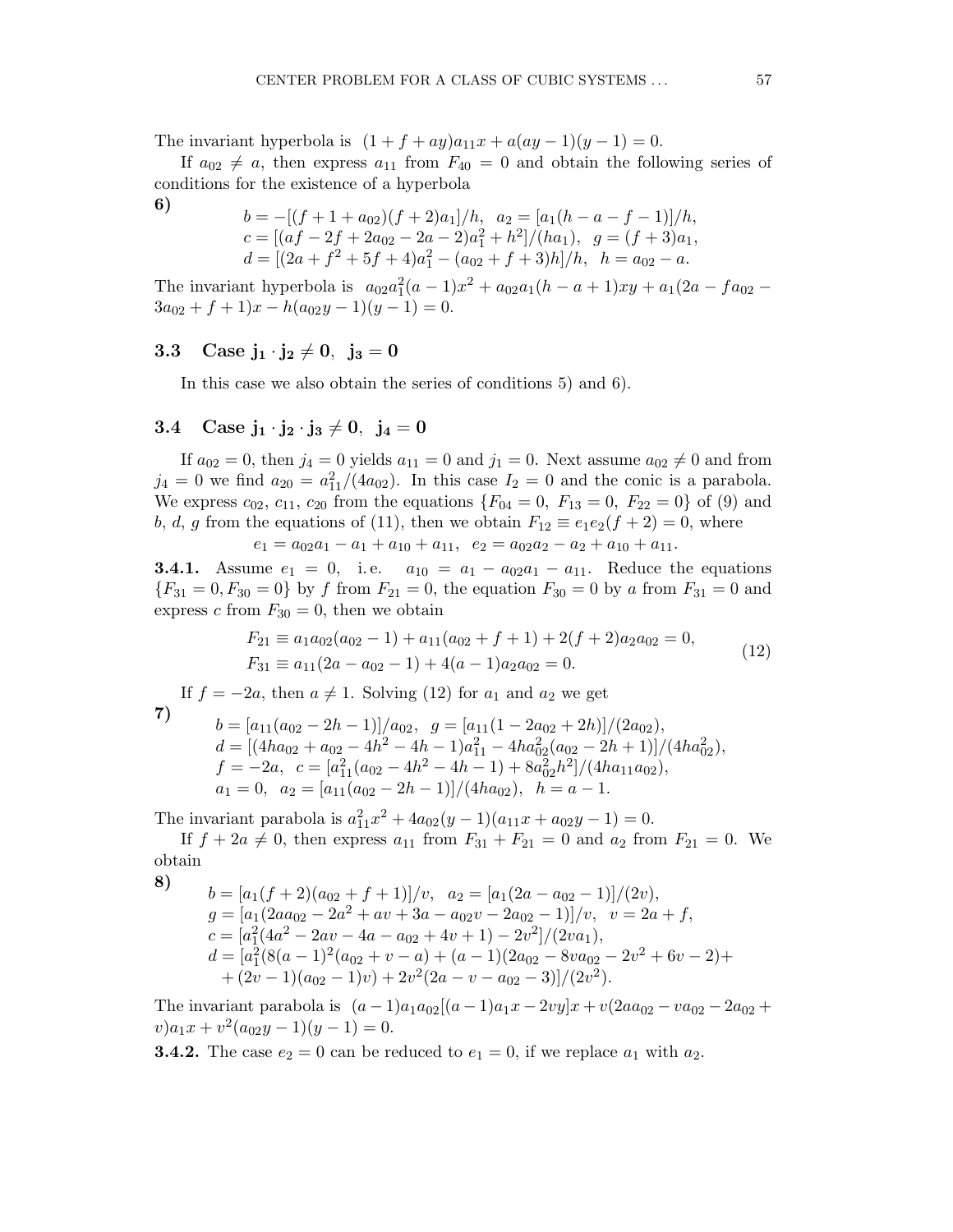## 3.5 Case  $j_1 \cdot j_2 \cdot j_3 \cdot j_4 \neq 0$

We express  $c_{02}$  from  $F_{04} = 0$ ,  $c_{11}$  from  $F_{13} = 0$ ,  $c_{20}$  from  $F_{22} = 0$  and substitute into the equations  ${F_{40} = 0, F_{31} = 0}$  of (9). Calculating the resultant of the equations  ${F_{40} = 0, F_{31} = 0}$  by a we obtain

 $Res(F_{40}, F_{31}, a) = j_1 j_2 j_3 j_4.$ 

In this case  $Res(F_{40}, F_{31}, a) \neq 0$  and therefore the system of algebraic equations  $\{(9), (10), (11)\}\$ is not compatible.

Remark 2. For cubic differential system (1) we obtained 8 series of conditions for the existence of two invariant straight lines and one invariant conic passing through the same singular point (0, 1).

## 4 Sufficient conditions for the existence of a center

Lemma 1. The following ten series of conditions are sufficient conditions for the origin to be a center for system  $(5)$ :

$$
\mathbf{i})
$$

i) 
$$
a = 1/2
$$
,  $f = -1$ ,  $d = (-5)/2$ ,  $g = (4c - 3b)/6$ ,  $a_1 = (2c)/3$ ,  
\n $3b^2c - 2bc^2 + 9b + 12c = 0$ ,  $a_2 = (2c - 3b)/6$ ;

$$
\mathrm{ii})
$$

$$
a = d = 0
$$
,  $b = -g - 2/g$ ,  $c = (3g^2 - 4)/(2g)$ ,  $f = -1$ ,  $a_1 = g/2$ ,  $a_2 = -2/g$ ;

iii)

$$
a = (f2 + f + 1)/(1 - f), b = (f + 2)a1, g = -fa1, c = (1 - 2f)a1,d = (2f2 + 3f + 4)/(f - 1), f(f - 1)a12 + f2 + 3f + 2 = 0, a2 = 0;
$$

iv)

$$
b = [(f3 + (a + 5)f2 + (7a + 5)f + 4a2 + 2a + 2)(f + 2)u]/[(f + 1)v2a2],\nc = [(3 – 2a)f3 – 2(a2 + a – 5)f2 – (a2 + a – 14)f – a2 + 4a + 5)u]/[(f + 1)v2a2],\nd = -2[f3 + (a + 5)f2 + 6(a + 1)f + 3a2 + a + 4]/v,\ng = [(f3 + (a + 2)f2 – 5a + 1)(a – 1)u]/[(f + 1)v2a2],\na1 = [(2a + f)u]/[(f + 1)va2], (f + 1)v2a22 – (a – 1)u2 = 0,\nu = f2 + (a + 1)f + 1 – a, v = f2 + (f + 1)(a + 3);
$$

v)

$$
a = (-h)/(f+3), d = -a - f - 3, b = [(f+2)(f+a+1)a_{11}]/[a(1-a)],
$$
  
\n
$$
g = 0, c = [2(3f^2+2f+3)(f+2)h]/[(f+3)^2(f+1)a_{11}], h = 2f^2+3f-3,
$$
  
\n
$$
(f+1)(f+3)^3a_{11}^2+4f(f+2)h^2 = 0, a_1 = 0, a_2 = [(a+f+1)a_{11}]/(a-a^2);
$$

$$
\mathbf{vi})
$$

$$
a = -(f^2 + 6f + 3)/3, c = -(f^4 + 14f^3 + 60f^2 + 87f + 48)/[3(f + 5)a_1],b = -[(2f^3 + 15f^2 + 27f + 6)(f + 2)a_1]/[(f^2 + 6f + 6)(f + 1)],d = (3f^3 + 23f^2 + 42f + 6)/[3(f + 5)], 3(f + 5)a_1^2 + (f + 1)(f^2 + 6f + 6) = 0,g = (f + 3)a_1, a_2 = -[(f^2 + 3f - 6)a_1]/[(f + 1)(f^2 + 6f + 6)];
$$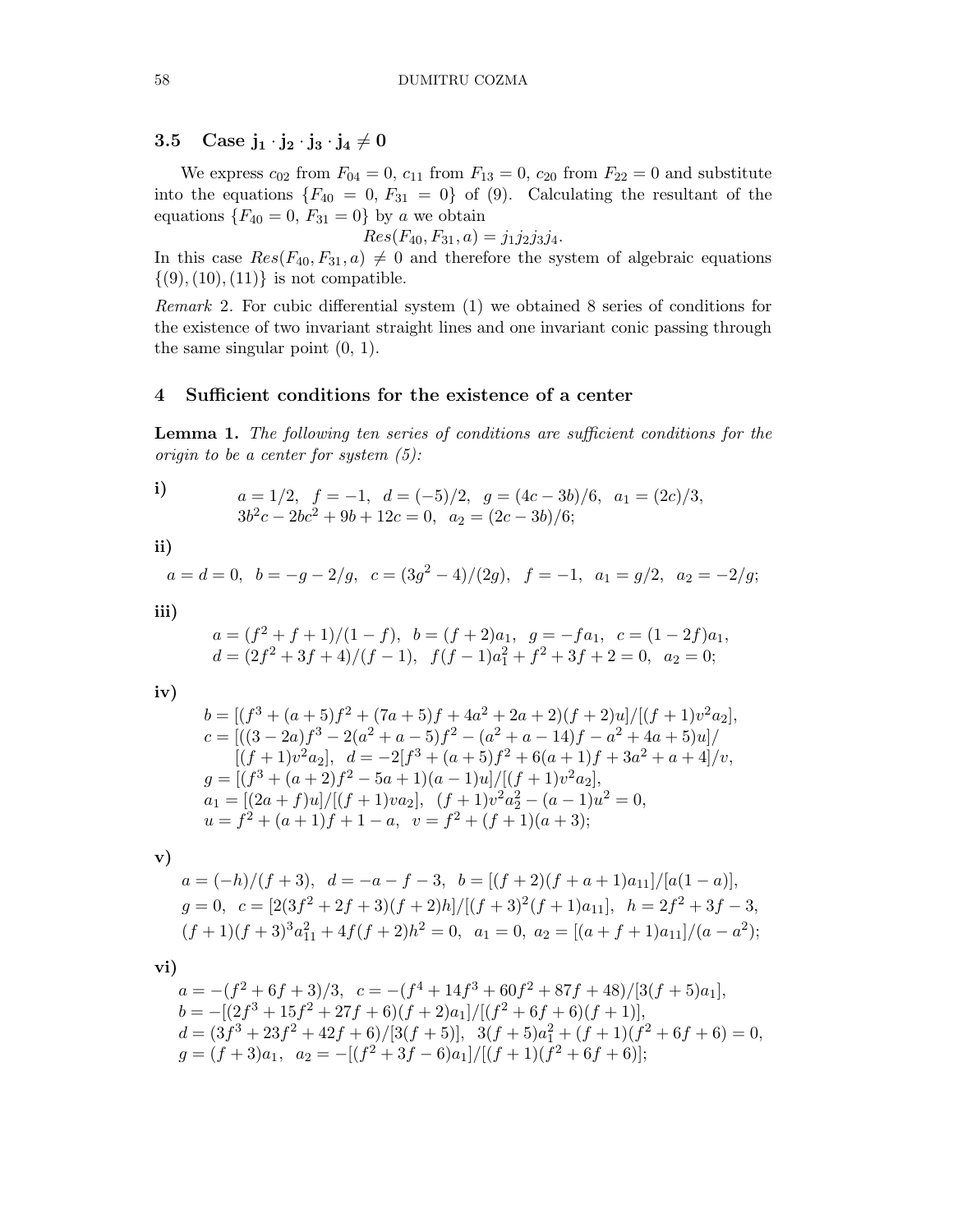vii)

$$
b = -[(a + \alpha t^2 + f + 1)(f + 2)\beta]/(\alpha t), \quad a_2 = [(\alpha t^2 - a - f - 1)\beta]/(\alpha t),
$$
  
\n
$$
c = [\alpha^2 t^2 + 2\alpha\beta^2 t^2 + \beta^2(a f - 2f - 2)]/(\alpha\beta t), \quad g = (f + 3)\beta t,
$$
  
\n
$$
d = [(2a + f^2 + 5f + 4)\beta^2 - \alpha^2 t^2 - (a + f + 3)\alpha]/\alpha,
$$
  
\n
$$
[(f + 4)(f + 1) + 2a](f + 3)(f + 2)\beta^4 + (af^2 + 10af + 15a + 3f^3 +
$$
  
\n
$$
+18f^2 + 28f + 9)\alpha\beta^2 + (af + 3a + 2f^2 + 3f - 3)\alpha^2 = 0,
$$
  
\n
$$
t^2 = [(1 - a - 2f - f^2)\alpha\beta^2 - (3af + 5a + f^3 + 7f^2 + 13f + 7)\beta^4]/
$$
  
\n
$$
[\alpha^3 + (f + 2)\alpha^2\beta^2 - (f + 3)\alpha\beta^4];
$$

viii)

$$
a = (18t - t^2 - 24)/[2t(t+2)], \quad b = [a_{11}(3t^2 - 14t + 24)]/[t(3t - 10)],
$$
  
\n
$$
c = (9t^6 + 144t^5 - 2416t^4 + 12912t^3 - 33872t^2 + 44352t - 23040)/[8a_{11}t(5t^3 + 14t^2 - 4t - 24)], \quad g = [3a_{11}(4t - t^2 - 4)]/[t(3t - 10)],
$$
  
\n
$$
d = (9t^3 - 74t^2 + 168t - 192)/[4t(t+2)], \quad f = (t^2 - 18t + 24)/[t(t+2)],
$$
  
\n
$$
4(5t - 6)(t + 2)^2 a_{11}^2 + (3t^2 - 14t + 24)(3t - 10)^2(t - 2) = 0,
$$
  
\n
$$
a_1 = 0, \quad a_2 = [a_{11}(t+2)]/[2(10 - 3t)];
$$

ix)

$$
a = (t^3 - 3t - 1)/[(t^2 - 1)t], \quad b = [(t^2 + t + 3)(2t + 1)a_1]/[(t^2 + 3t - 1)(1 - t^2)],
$$
  
\n
$$
c = [-(t^3 + 6t^2 + 4t - 4)(2t + 1)(t + 2)]/[(t^2 + 3t - 1)(t + 1)a_1t],
$$
  
\n
$$
f = (2t^2 + 2t - 1)/(1 - t^2), \quad g = [(t^3 - t^2 + 5t + 4)a_1]/[(t^2 + 3t - 1)(t^2 - 1)],
$$
  
\n
$$
d = (5t^4 + 23t^3 + 21t^2 + 16t + 7)/[(t^2 + 3t - 1)(t^2 - 1)t],
$$
  
\n
$$
ta_1^2 + (2t + 1)(t + 2) = 0, \quad a_2 = [a_1(t - 2)]/(t^2 + 3t - 1);
$$

x)

$$
b = [a_1(f + 2)(a_{02} + f + 1)]/v, a_2 = [a_1(2a - a_{02} - 1)]/(2v),
$$
  
\n
$$
g = [a_1(2aa_{02} - 2a^2 + av + 3a - a_{02}v - 2a_{02} - 1)]/v,
$$
  
\n
$$
c = [a_1^2(4a^2 - 2av - 4a - a_{02} + 4v + 1) - 2v^2]/(2va_1),
$$
  
\n
$$
d = [a_1^2(8(a - 1)^2(a_{02} + v - a) + (a - 1)(2a_{02} - 8va_{02} - 2v^2 + 6v - 2)
$$
  
\n
$$
+ (2v - 1)(a_{02} - 1)v) + 2v^2(2a - v - a_{02} - 3)]/(2v^2),
$$
  
\n
$$
(2a - f^2 - 2f - 2)(a - 1)(f + 2)(f + 1)a_1^6 - v(2a^2f^2 - 6a^2 - 2af^3 - 28af^2 - 66af - 40a - f^4 - 12f^3 - 30f^2 - 22f - 2)a_1^4 +
$$
  
\n
$$
+ v^3(3af + 3a - 5f - 7)a_1^2 - v^5 = 0, v = 2a + f,
$$
  
\n
$$
a_{02} = [(8a^3f + 16a^3 + 2a^2f^3 + 22a^2f^2 + 42a^2f + 10a^2 + 2af^4 + 16af^3 + 30af^2 + 10af - 3f^3 - 10f^2 - 8f - 2)a_1^4 + (2a^2f + 2a^2 + 2a - 2f^3 - 6f^2 - 5f - 2)v^2a_1^2 - 2v^4(a + f + 1)]/[a_1^2((2a^2f + 2a^2 + 2af^3 + 414af^2 + 26af + 16a + 2f^4 + 13f^3 + 28f^2 + 24f + 6)a_1^2 +
$$
  
\n
$$
+ (2af + 2a + 2f^2 + 3f)v^2)].
$$

*Proof.* In each of the cases  $i$ )–x) the system (5) has two invariant straight lines of the form (3) and one invariant conic  $\Phi = 0$ . The system (5) has a Darboux integrating factor of the form

$$
\mu = l_1^{\alpha_1} l_2^{\alpha_2} \Phi^{\alpha_3}.
$$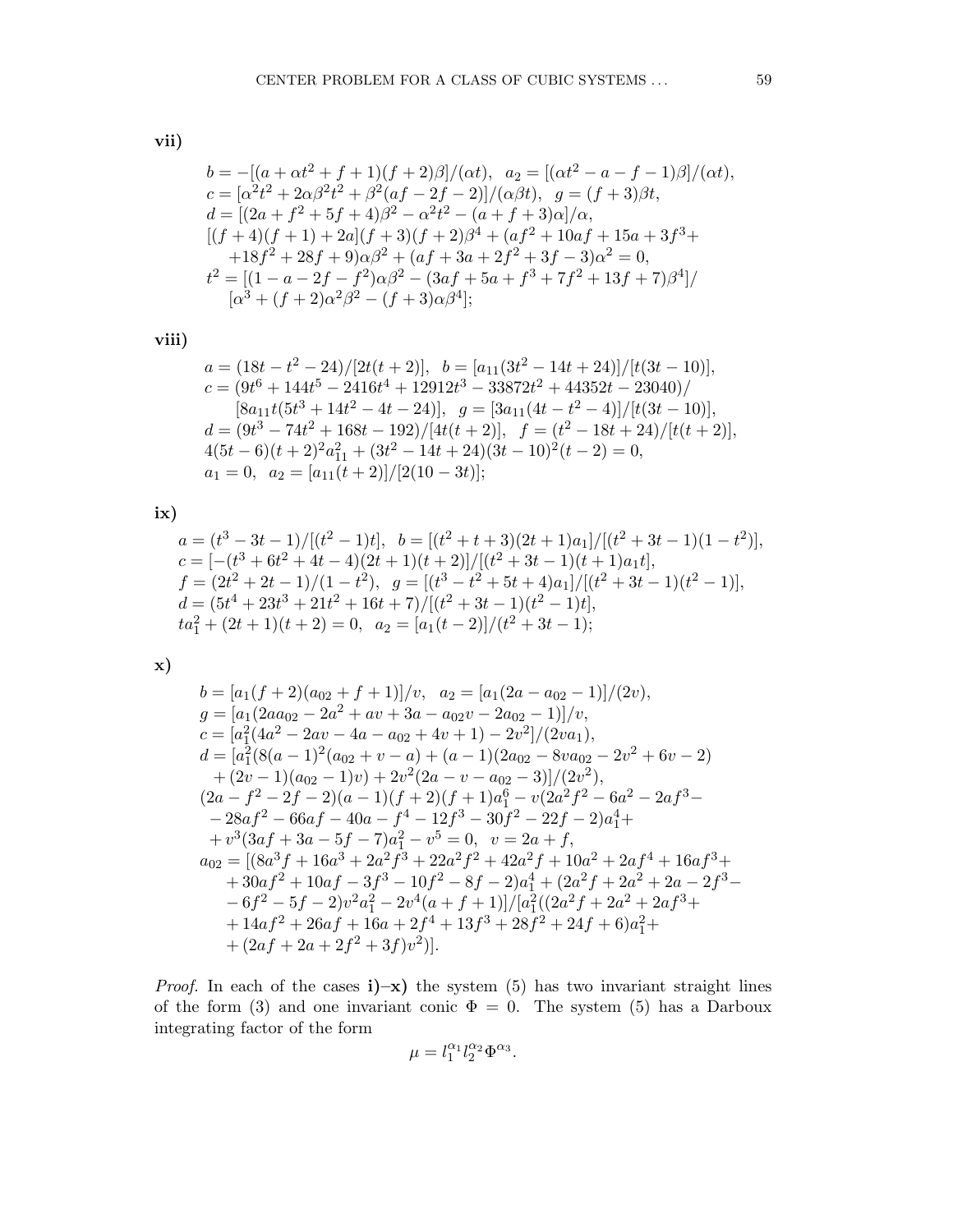In the case i):  $\Phi = (27b^3 - 24bc^2 - 27b - 16c^3 - 36c)x^2 - 12(2cx - 3y + 3)(3b + 4c)$ and  $\alpha_1 = (3b+4c)^2/[2(8c^2-9b^2+3bc)]$ ,  $\alpha_2 = -4$ ,  $\alpha_3 = (18b^2+21bc+8c^2)/[2(9b^2 3bc - 8c^2$ )].

In the case ii):  $\Phi = (g^2 + 1)(gx - 2y)x - g(y - 1 - 2gx)$  and  $\alpha_1 = 3$ ,  $\alpha_2 =$  $(2-g^2)/[2(g^2+1)], \ \alpha_3 = (-5g^2-8)/[2(g^2+1)].$ 

In the case iii):  $\Phi = (2f+1)[f(f+2)x^2 + 2f(f-1)a_1xy - (f^2-1)y^2] - 2f(f-1)a_2xy - f^2f^2 - 2f(f-1)a_1xy - f^2f^2 - 2f^2f^2]$  $(1)^2 a_1 x + 2(f^3 - 1)y + (f - 1)^2$  and  $\alpha_1 = (3(f + 1))/(2f + 1), \alpha_2 = -2, \alpha_3 =$  $-(8f+7)/[2(2f+1)].$ 

In the case iv):  $\Phi = (a-1)[vwa_2x^2 - 2uwxy - 2(v+2a-2)ux] + (f+1)[vwazy^2 2(2a^2+3af+a+f^2+f+1)va_2y+v^2a_2$  and  $\alpha_1=[(2a-2+v)(2a+2f+1)]/w, \alpha_2=$  $-2, \ \alpha_3 = -(4a^2f + 16a^2 + 8af^2 + 31af + 11a + 4f^3 + 15f^2 + 9f + 1)/(2w)$ , where  $w = 4a^2 + 5af + a + f^2 - f - 1.$ 

In the case v):  $\Phi = (f+3)ha_{11}xy - (f+3)^2(f+1)a_{11}x - h^2y^2 + 2(f^2 + f 3)hy + h(f+3)$  and  $\alpha_1 = 3$ ,  $\alpha_2 = -(f+3)^2/h$ ,  $\alpha_3 = (18-3f-5f^2)/h$ .

In the case vi):  $\Phi = (f^2 + 6f + 6)(f + 1)hx^2 + 12ha_1xy - 18(f + 5)(f + 4)(f + 1)$  $1)a_1x+3(f+1)hy^2-6(f^3+9f^2+21f+3)(f+1)y-9(f+5)(f+1)$  and  $\alpha_1=3, \alpha_2=$  $-(f+3)^3/h$ ,  $\alpha_3 = -(5f^3+45f^2+108f+36)/h$ , where  $h = 2f^3+18f^2+45f+21$ .

In the case vii):  $\Phi = (ay + \alpha t^2y - 1)(1 - y)\alpha t - x[(a - \alpha t^2 - 1)y - (a - 1)\beta tx](a +$  $\alpha t^2$ ) $\beta + \beta(1 - af - a - \alpha ft^2 - 3\alpha t^2 + f)x$  and  $\alpha_1 = 3$ ,  $\alpha_2 = [(f + 3)\alpha^3 - (a - 1)(f +$  $3\alpha^2\beta^2 - ((f+4)(f+1) + 2a)(f+3)(f+1)\beta^6 - ((f+3)a + 2(f+2)(f+1))\beta^6 +$  $3\alpha\beta^4]/[a\alpha^3 + (af + a - f^2 - 2f + 1)\alpha^2\beta^2 - (4af + 8a + f^3 + 7f^2 + 13f + 7)\alpha\beta^4],$  $\alpha_3=[(8af+18a+2f^3+15f^2+f\alpha_2+36f+3\alpha_2+33)\alpha\beta^4-(3a+f+\alpha_2+6)\alpha^3+$  $(f^2-3af-3a-f\alpha_2-f-2\alpha_2-9)\alpha^2\beta^2-(2af+6a+f^3+8f^2+19f+12)\beta^6]/[(a+$  $1)\alpha^3 + (af + a - f^2 - f + 3)\alpha^2\beta^2 - (4af + 8a + f^3 + 7f^2 + 14f + 10)\alpha\beta^4].$ 

In the case viii):  $\Phi = (3t^2 - 14t + 24)(3t - 10)x^2 + (5t - 6)[8(t + 2)a_{11}xy - 8(t +$  $2)a_{11}x-4(3t-10)(t-2)y^2+4(3t^2-18t+16)y+8(t+2)]$  and  $\alpha_1=[6(t-2)^2]/[t(3t-16)$ 10)],  $\alpha_2 = -4$ ,  $\alpha_3 = (38t - 9t^2 - 48)/[2t(3t - 10)]$ .

In the case ix):  $\Phi = (t^2 - t - 3)(t + 1)[(2t + 1)x^2 + 2ta_1xy - t(t + 2)y^2]$  –  $2t^2(t^2+2)a_1x+2t(t^4+2t^3-4t^2-5t-3)y-t^2(t^2+3t-1)(t-1)$  and  $\alpha_1=$  $(t+2)^2/(3+t-t^2), \ \alpha_2=-4, \ \alpha_3=(3t^2+7t+5)/[2(t^2-t-3)].$ 

In the case x):  $\Phi = (a-1)^2 a_{02} a_1^2 x^2 - 2v(a-1)a_{02} a_1 xy + (v - (f + 2)a_{02})v a_1 x +$  $v^2(a_{02}y-1)(y-1)$  and  $\alpha_1 = [a_1^2(2a_{02}f^2 - 4a^2 - 2af^2 - 10af - 4a + 7fa_{02} + 6a_{02} +$  $3f+2)-2(v+a_{02}\alpha_3+a_{02}+\alpha_3-1)v^2]/(2v^2), \ \alpha_2=-4, \ \alpha_3=[a_1^4(2f^2a_{02}-4a^2-1)]$  $2af^2 - 10af - 4a + 7fa_{02} + 6a_{02} + 3f + 2) - a_1^2(8a^2 + 4aa_{02} + 10af + 6fa_{02} + 5a_{02} +$  $6f^{2} + 6f + 3)v - 2v^{3}/[4v(a + f + 1)a_{02}a_{1}^{2}].$ П

Lemma 2. The following nine series of conditions are sufficient conditions for the origin to be a center for system  $(5)$ :

$$
\mathbf{i})
$$

$$
a = 1/2
$$
,  $a_1 = c = 0$ ,  $d = (-3)/2$ ,  $f = -1$ ,  $a_2 = g = (-b)/2$ ;

ii)

$$
a = 0
$$
,  $b = -g - 2g^{-1}$ ,  $a_1 = c = g/2$ ,  $d = (g^2 - 2)/2$ ,  $f = -1$ ,  $a_2 = -2g^{-1}$ ;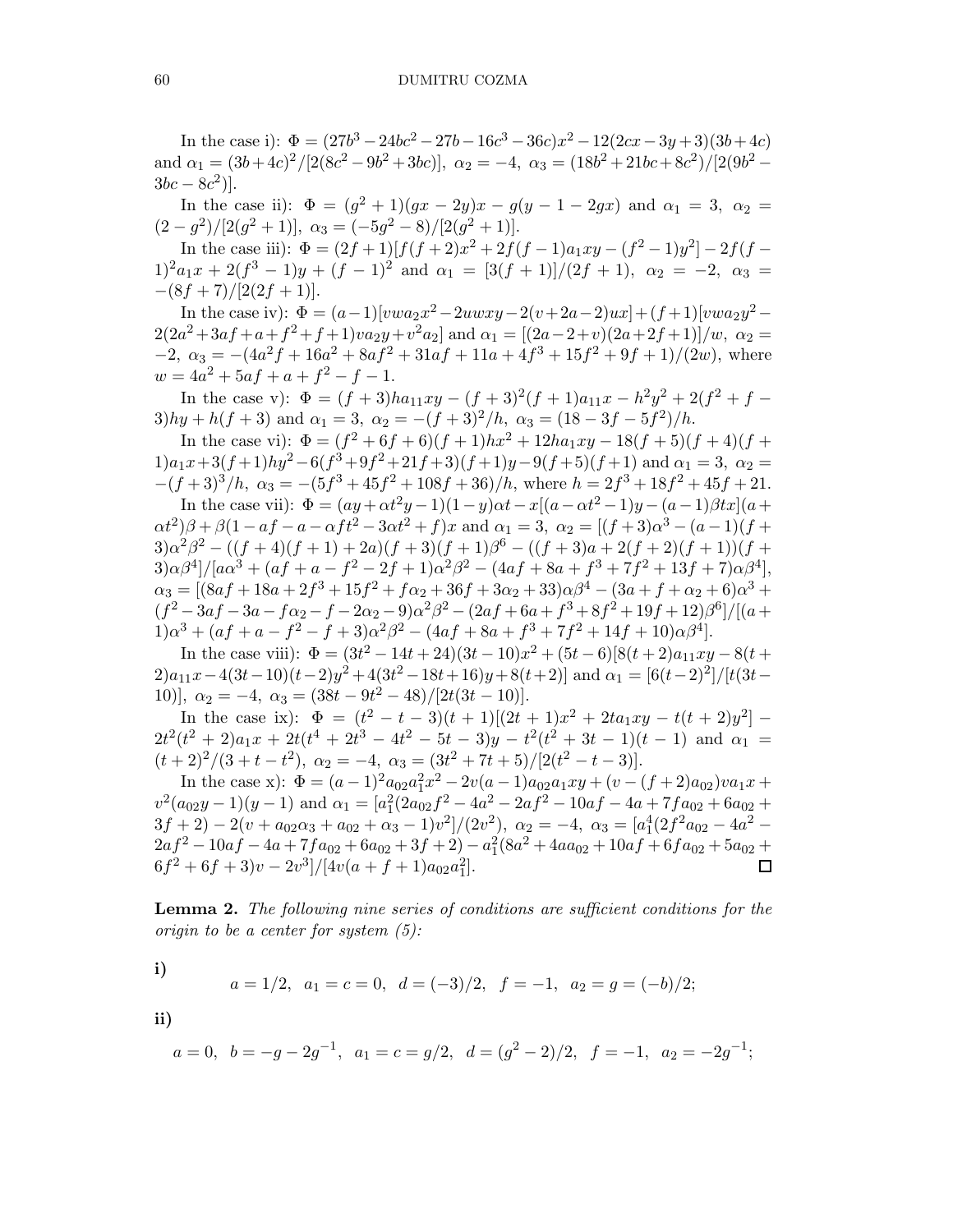iii)

$$
a = (2b2 - 3bp + p2 + 2)/4, d = [(b - p)2 - 2)(2b - p)]/[2(b - p)],
$$
  
\n
$$
c = (p - 2b)/2, g = (2b3 - 5b2p + 4bp2 - 6b - p3 + 2p)/4,
$$
  
\n
$$
f = -1, a1 = -b + p/2, a2 = p - b;
$$

iv) 
$$
a = 1/2, c = 3b, d = (-3)/2, f = -1, g = b, a_1 = 0, a_2 = b;
$$

$$
\mathbf{v})
$$

$$
b = (a - 1)a_1, c = (2a^2 + a - 1)/a_1, d = 4a - 2a^2 - 3, f = -1,
$$
  
\n
$$
g = (5a - 2a^2 - 2)/a_1, a_1^2 - 2a + 1 = 0, a_2 = a(2a^2 + a - 1);
$$

vi)

$$
b = [(3-4a)a_2]/[4(a-1)], c = [(2a-3)a_2]/[2(a-1)], d = 2a-3,
$$
  

$$
f = (-3)/2, g = (3a_2)/2, a_1 = a_2/(2-2a);
$$

## vii)

$$
a = -[(4f2 + 10f + h2 + 6)a2 + (2f + 1)h]/(2h), h = a10 - 2(f + 2)a2,b = -[(4fa2 + 6a2 + h)(f + 2)]/(2f + 3), c = a2 + 2h(f + 1)/(2f + 3),d = [(4f2 + 14f - h2 + 12)a2 + 2h(f + 1)]/h, a1 = -h/(2f + 3),g = [(4f2 + 18f - h2 + 18)a2 + h(2f + 3)]/[2(2f + 3)];
$$

## viii)

$$
a = ((f + 2)a_2^2 - f)/2, \quad b = [(f + 2)(1 - a_2^2)(fa_2^2 - a_2^2 + f + 1)]/(2za_2),
$$
  
\n
$$
c = [(2 - 3f - 3f^2)a_2^4 + 2(1 - 3f - f^2)a_2^2 + f^2 + 5f + 4]/(2za_2),
$$
  
\n
$$
d = [(f^2 - 3)a_2^4 + 2(1 - 2f - f^2)a_2^2 - 3(f^2 + 4f + 5)]/(2z),
$$
  
\n
$$
g = [(2f^2 + 5f + 1)a_2^4 + 2(f^2 + 5f + 7)a_2^2 + f + 1]/(2za_2),
$$
  
\n
$$
a_1 = (3fa_2^4 + 5a_2^4 + 4fa_2^2 + 10a_2^2 + f + 1)/(2za_2), \quad z = (f + 1)a_2^2 + f + 3;
$$

ix)

$$
a = ((f + 2)a_1^2 - f)/2, \quad b = [((f + 2)a_1^2 + f + 1)(1 - a_1^2)(f + 2)]/(wa_1),
$$
  
\n
$$
c = [(-3f^2 - 9f - 4)a_1^4 - (2f^2 + 3f + 1)a_1^2 + (f + 1)^2]/(wa_1),
$$
  
\n
$$
d = [(2f^2 + 6f + 3)a_1^4 - 2(2f^2 + 13f + 19)a_1^2 - 3(2f^2 + 8f + 7)]/(2w),
$$
  
\n
$$
g = [(4f^2 + 19f + 23)a_1^4 + 2(2f^2 + 7f + 5)a_1^2 - f - 1]/(2a_1w),
$$
  
\n
$$
a_2 = [(2a_1^2 - 1)(f + 1) + (3f + 7)a_1^4]/(2a_1w), \quad w = (2f + 5)a_1^2 + 2f + 3.
$$

*Proof.* In each of the cases **i**)–**ix**) the first Liapunov quantity vanishes  $L_1 = 0$ . The system (5) along with invariant straight lines (3) has also one more invariant straight line  $l_3 = 0$  and one invariant conic  $\Phi = 0$ .

In the case i):  $l_3 = bx - 2$ ,  $\Phi = (b^2 - 1)x^2 + 4y - 4$ . In the case ii):  $l_3 = (g^2 + 2)(2x + gy) + 2g$ ,  $\Phi = (g^2 + 4)(gx^2 - 2xy) + 2(g^2 + 4)$  $2)x - 2g(y-1).$ In the case iii):  $l_3 = (b - p)(bx - 1) + by$ ,  $\Phi = p(2b^2 - 3bp + p^2 - 2)x^2 + 4(b -$ 

 $p)[(px-1)y - bx + 1].$ 

In the case iv):  $l_3 = 1 + bx$ ,  $\Phi = x^2 - 4bxy + 8bx - 4y + 4$ .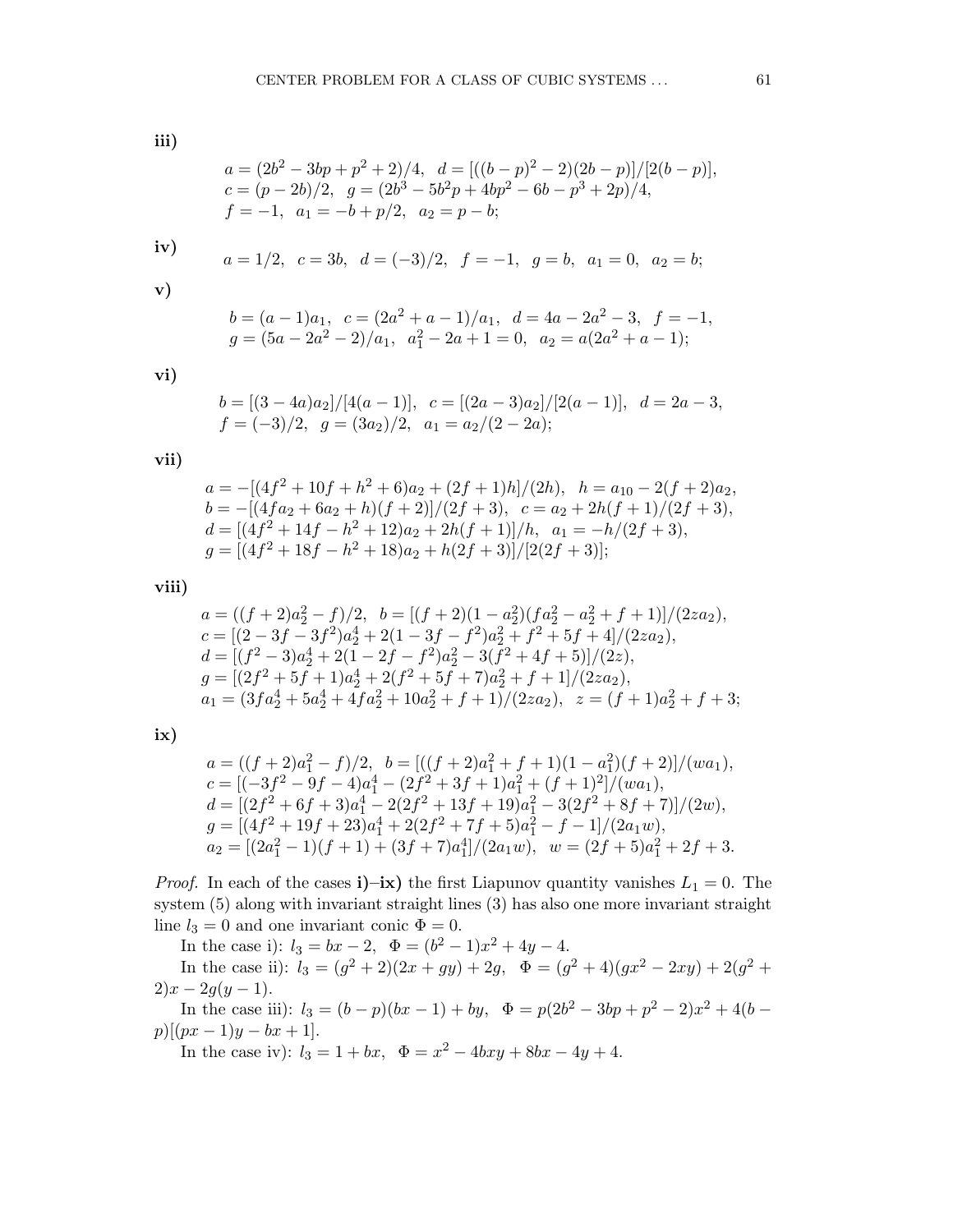In the case v):  $l_3 = (1-a)a_1x + (2a-1)y+1$ ,  $\Phi = a(a-1)a_1x^2 - (2a-1)(ay+1)$  $1)x + a_1(y-1).$ In the case vi):  $l_3 = a_2x+2(a-1)y+1$ ,  $\Phi = (2a-1)[2(a-1)x^2-y^2]-a_2x+2ay-1$ . In the case vii):  $l_3 = [(2f+3)y + hx]a_{10} + h$ ,  $\Phi = [(4f^2a_2 + 10fa_2 + h^2a_2 + 6a_2 + h^2a_2 + h^2a_2 + h^2a_2 + h^2a_2 + h^2a_2 + h^2a_2 + h^2a_2 + h^2a_2 + h^2a_2 + h^2a_2 + h^2a_2 + h^2a_2 + h^2a_2 + h^2a_2 + h^2a_2 + h^2a_2 + h^2a_2 + h^2a_2 + h^2a_2 + h^2a_2 + h^2a_2$  $2fh+3h)x^{2}-2h^{2}xy-2h(f+1)y^{2}](a_{10}-a_{2})+h^{2}a_{10}x+h(2fa_{10}+a_{10}+2a_{2})y+h^{2}.$ In the case viii):  $l_3 = ((f+3)a_2^2 + f+1)(a_2^2x-2a_2y-x)-2za_2, \ \ \Phi = (f+2)(a_2^4 1) a_2 x^2 - ((3f+5)a_2^2 - f-1)(a_2^2 + 1)xy - 2x((f+3)a_2^2 + f+1) + 2[(z-2)y^2 - (z-4)y-2]a_2.$ In the case ix):  $l_3 = ((f+3)a_1^2 + f+1)[(a_1^2 - 1)x - 2a_1y] + 2a_1w, \Phi = (a 1)a_1a_{02}[(a-1)a_1x-2vy]x+v(2aa_{02}-va_{02}-2a_{02}+v)a_1x+v^2(a_{02}y-1)(y-1),$ where  $a_{02} = -[(f+2)^2a_1^4 + (2f^2+6f+3)a_1^2 + (f+1)^2]/w$ ,  $v = 2a + f$ . By Theorem 1 in each of these cases the origin is a center.  $\Box$ 

Lemma 3. The following two series of conditions are sufficient conditions for the origin to be a center for system  $(5)$ :

i)  
\n
$$
a = (-2f)/3, \quad b = (f+2)a_2, \quad c = [3(-22f-41)]/[a_2(13f+24)], \quad g = 0,
$$
\n
$$
d = (-f-9)/3, \quad (9f^2+12f-9)a_2^2 + (f+3)^2 = 0, \quad f^2-3f-9 = 0, \quad a_1 = 0;
$$

ii)

$$
a = [-f(f^2 + 7f + 9)]/v, \quad b = [-f(f + 3)(f + 2)a_1]/u,
$$
  
\n
$$
c = [(2f^3 + 13f^2 + 48f + 54)u]/[(f + 3)^2 a_1 v], \quad g = (f + 3)a_1,
$$
  
\n
$$
d = [-(2f^2 + 17f + 24)f^2]/[v(f + 3)], \quad v(f + 3)^2 a_1^2 + u^2 = 0,
$$
  
\n
$$
a_2 = [(f^2 - 9f - 18)a_1]/u, \quad u = f^2 - 3f - 9, \quad v = f^2 + 12f + 18.
$$

*Proof.* In each of the cases i) and ii) the first Liapunov quantity vanishes  $L_1 = 0$ . The system (5) along with invariant straight lines (3) has also two more invariant straight lines  $l_3 = 0$ ,  $l_4 = 0$  and one invariant conic  $\Phi = 0$ .

In the case i):  $l_{3,4} = a_2b_j(55f+102)x + (b_jy+1)(87+47f-(8f+15)b_j)$ , where  $b_j, j = 3, 4$  are the solutions of the equation  $3(48f + 89)b_j^2 - 3(185f + 343)b_j +$  $521f + 966 = 0$  and  $\Phi = a_2(10fy - 18f + 18y - 33)x + (6fy + 2f + 12y + 3)(y - 1)$ .

In the case ii):  $l_3 = 3(f+3)^2(f+2)a_1x - u(3fy+f+3y+3), l_4 = (f+3)^2(2f+3)$  $3)a_1x - u(2fy + f + 3y + 3)$  and  $\Phi = 2(2f + 3)^2u^2x^2 + a_1v[2f(2f + 3)^3y - (f +$  $3(7f+12)v)x - uv(y-1)(8f^2y+24fy+18y+v).$ 

By Theorem 1 in each of these cases the origin is a center.

 $\Box$ 

**Theorem 4.**  $(l_j = 1 + a_j x - y, j = 1, 2, \Phi; L = 4)$ , where  $f + 2 \neq 0$  and  $\Phi = 0$  is an invariant conic of the form  $(7)$ , is ILC for system  $(1)$ , i.e. the order of a weak focus is at most four.

*Proof.* To prove the theorem, we compute the first four Liapunov quantities  $L_i$ ,  $j = \overline{1,4}$  in each series of conditions 1)–8) using the algorithm described in [19]. In the expressions for  $L_i$  we will neglect denominators and non-zero factors.

In the case 1) the first Liapunov quantity is  $L_1 = 6(3b + 4c)d - (6b^2c - 4bc^2 27b - 36c$ . From  $L_1 = 0$  we find d and replacing into the expression for  $L_2$ , we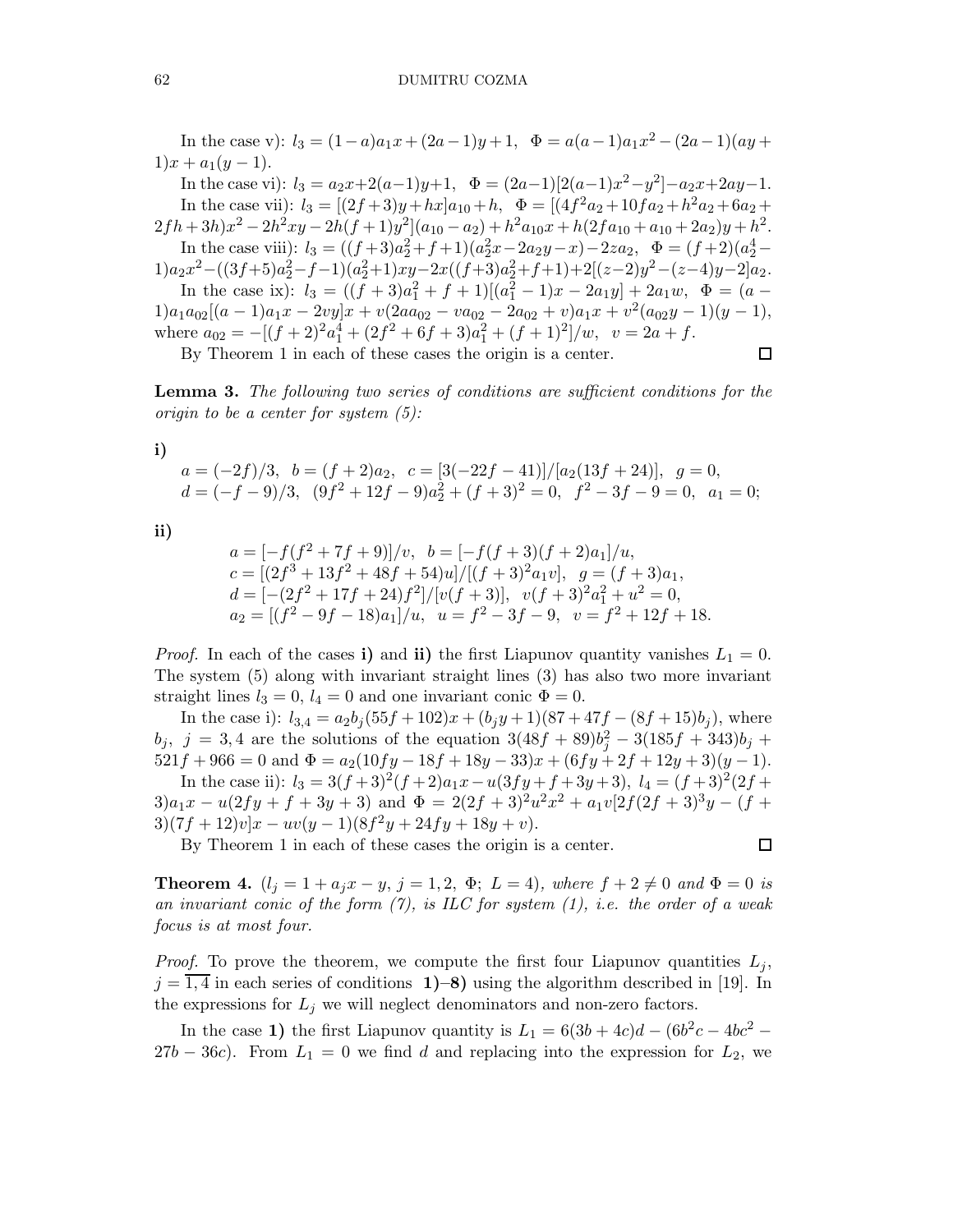obtain  $L_2 = f_1 f_2$ , where  $f_1 = c$ ,  $f_2 = 3b^2c - 2bc^2 + 9b + 12c$ . If  $f_1 = 0$ , then we are in the conditions of Lemma 2, i), if  $f_2 = 0$ , then Lemma 1, i).

In the case 2) the vanishing of the first Liapunov quantity gives  $b = -g - 2/g$ . Then  $L_2 = f_1 f_2$ , where  $f_1 = 2c - g$ ,  $f_2 = 2cg - 3g^2 + 4$ . If  $f_1 = 0$ , then we are in the conditions of Lemma 2, ii), if  $f_2 = 0$ , then Lemma 1, ii).

In the case 3) the first Liapunov quantity is  $L_1 = g_1g_2$ , where  $g_1 = 4a - 2b^2 +$  $3bp - p^2 - 2$ ,  $g_2 = a^2(b^2 - 2bp + p^2 - 4) + a(b^2 - bp + 4) - b^2 + bp - 1$ .

If  $g_1 = 0$ , then Lemma 2, iii). Assume  $g_1 \neq 0$  and calculate  $L_2$ . The resultant of the polynomials  $g_2$  and  $L_2$  by b is

 $Res(g_2, L_2, b) = 144a^6(2a - 1)^{15}(2a^3 - a^2 - p^2).$ 

If  $a = 0$ , then  $g_2 = 0$  yields  $p = (b^2 + 1)/b$  and  $I_3 = 0$ . If  $a = 1/2$ , then  $g_2 = 0$ yields  $p = -b$  and we are in the conditions of Lemma 2, iv). If  $p^2 = a^2(2a - 1)$  and  $g_2 = 0$ , then Lemma 2, v).

In the case 4) the first Liapunov quantity is  $L_1 = g_1 g_2$ , where  $g_1 = 4(f+2)^2 a_2^3$  $4(f+2)a_{10}a_2^2-(4af+8a-2-a_{10}^2)a_2+(2a+2f+1)a_{10},\; g_2=a_2^2(-af^2-2af+$  $a-f^3-4f^2-6f-5)+a_2a_{10}(af+f^2+2f+2)+(af-a+f^2+f+1)(a-1).$ 

Assume  $g_1 = 0$ . If  $a_{10} = 2(f+2)a_2$  and  $f = (-3)/2$ , then Lemma 2, vi). If  $g_1 = 0$  and  $a_{10} \neq 2(f + 2)a_2$ , then Lemma 2, vii).

Let  $g_1 \neq 0$  and  $g_2 = 0$ . If  $a_2 = 0$ , then  $g_2 = 0$  yields  $a = (f^2 + f + 1)/(1 - f)$ and  $L_2 = (f-1)a_{10}^2 + 4f(f+1)(f+2)$ . If  $L_2 = 0$ , then Lemma 1, iii).

If  $a_2 \neq 0$  and  $a = (-f^2 - 2f - 2)/f$ , then  $g_2 = 0$  yields  $f = (-2)/(a_2^2 + 1)$ . In this case  $L_2 = f_1 f_2$ , where  $f_1 = (a_2^2 + 1)a_{10} - 6a_2^3 + 2a_2$ ,  $f_2 = 2a_{10}a_2 - 3a_2^2 + 1$ . If  $f_1 = 0$ , then Lemma 1, iv) and if  $f_2 = 0$ , then Lemma 2, viii)  $(f = (-2)/(\tilde{a}_2^2 + 1))$ .

Assume  $a_2 \neq 0$  and  $a \neq (-f^2 - 2f - 2)/f$ . From  $g_2 = 0$  we find  $a_{10}$  and replace into the expression for  $L_2$ . We obtain  $L_2 = h_1 h_2$ , where  $h_1 = 2a + f - (f + 2)a_2^2$ ,  $h_2 = (f+1)[f^2 + (f+1)(a+3)]^2a_2^2 - (a-1)[f^2 + (a+1)f + 1 - a]^2.$ 

If  $h_1 = 0$ , then Lemma 2, viii) and if  $h_2 = 0$ , then Lemma 1, iv).

In the case 5) the vanishing of the first Liapunov quantity gives  $a_{11} = [a^2(a 1)^{2}$ / $(1-2f-f^{2}-a)$ . In this case  $L_{2} = f_{1}f_{2}$ , where  $f_{1} = (f+3)a+2f^{2}+3f-3$ ,  $f_{2} =$  $3a + 2f$ . If  $f_1 = 0$ , then Lemma 1, v). Let  $f_1 \neq 0$  and  $f_2 = 0$ , then  $a = (-2f)/3$ . We calculate  $L_3 = h_1 h_2$ , where  $h_1 = 5f + 6$ ,  $h_2 = f^2 - 3f - 9$ . If  $h_1 = 0$ , then  $L_4 \neq 0$  and if  $h_2 = 0$ , then Lemma 3, i).

In the case 6) we denote  $a_1 = \beta t$ ,  $a_{02} = \alpha t^2 + a$  and calculate  $L_1$ .

Let  $\alpha = \beta^2$ , then  $L_1 = 0$  yields  $a = (-f^2 - 6f - 3)/3$ . The second Liapunov quantity is  $L_2 = f_1 f_2$ , where  $f_1 = 3(f+5)\beta^2 t^2 + (f^2+6f+6)(f+1)$ ,  $f_2 =$  $3(f+1)\beta^2t^2 - (3f^3+19f^2+33f+15).$ 

If  $f_1 = 0$ , then Lemma 1, vi). Assume  $f_1 \neq 0$  and let  $f_2 = 0$ , then we find  $t^2$  and replacing into the expression for  $L_3$ , we obtain  $L_3 = h_1 h_2$ , where  $h_1 =$  $f^3 + 9f^2 + 18f + 9$ ,  $h_2 = 5f^3 + 30f^2 + 54f + 24$ . If  $h_1 = 0$ , then Lemma 3, ii), if  $h_2 = 0$ , then  $L_4 \neq 0$  and therefore the origin is a focus.

Let now  $\alpha \neq \beta^2$  and  $\alpha = -(f+3)\beta^2$ , then  $L_1 = 0$  yields  $a = (-f^2-4f-5)/(f+1)$ and  $L_2 = 3(f+3)(f+1)\beta^2t^2 + 3f^2 + 20f + 27$ . We find  $t^2$  from  $L_2 = 0$  and replacing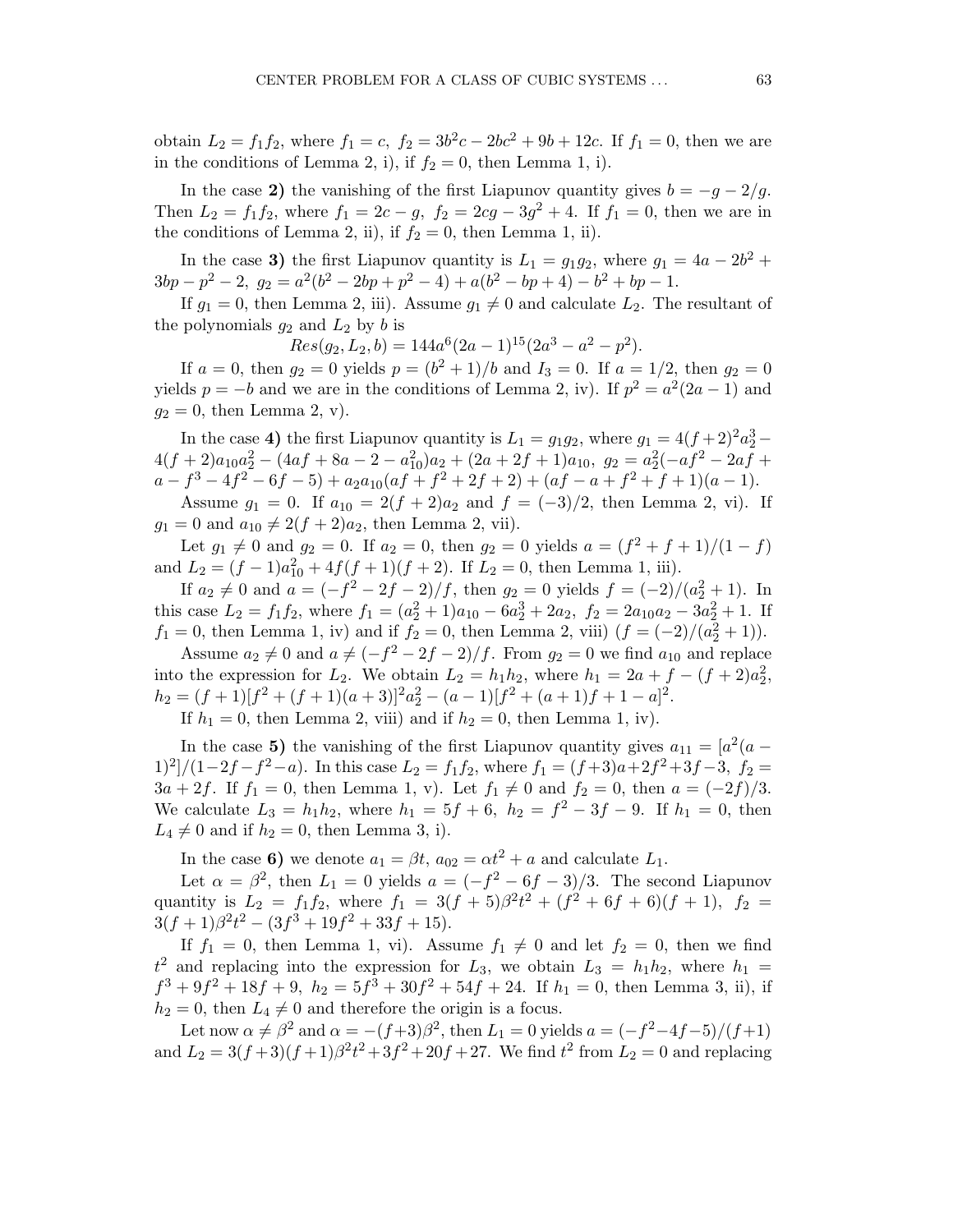into the expression for  $L_3$ , we obtain  $L_3 = u_1 u_2$ , where  $u_1 = 8f + 15$ ,  $u_2 = 7f + 12$ . If  $u_1 = 0$ , then Lemma 3, ii); if  $u_2 = 0$ , then  $L_4 \neq 0$  and therefore  $O(0, 0)$  is a focus.

Assume now  $(\alpha + (f+3)\beta^2)(\alpha - \beta^2) \neq 0$ . Then from  $L_1 = 0$  we find  $t^2$  and replacing into the expression for  $L_2$ , we obtain  $L_2 = f_1 f_2$ , where  $f_1 = [(f + 4)(f +$  $1)+2a[(f+3)(f+2)\beta^4 + (af^2+10af+15a+3f^3+18f^2+28f+9)\alpha\beta^2+(af+3a+2f^2+$  $3f-3)\alpha^2$ ,  $f_2 = (f^2+6f+3+6a)(f+2)\beta^4-\alpha\beta^2(3af+6a+f^2+4f+3)-(3a+2f)\alpha^2$ .

If  $f_1 = 0$ , then Lemma 1, vii). Assume  $f_1 \neq 0$ ,  $f_2 = 0$  and calculate  $L_3$ . The resultant of  $f_2$  and  $L_3$  by  $\beta$  is

 $Res(f_2, L_2, \beta) = v_1v_2v_3v_4v_5v_6,$ 

where  $v_1 = f + 1$ ,  $v_2 = 3a + f^2 + 6f + 3$ ,  $v_3 = 6a + f^2 + 6f + 3$ ,  $v_4 = (f + 1)a +$  $f^2 + 4f + 5$ ,  $v_5 = af^2 + 12af + 18a + f^3 + 7f^2 + 9f$ ,  $v_6 = 75(f+2)a^2 + 150af^2 +$  $390af + 180a + 75f^3 + 240f^2 + 209f + 54.$ 

Let  $v_1 = 0$ , then  $L_2 = 0$  yields  $\alpha = \frac{2(1 - 3a)\beta^2}{3a - 2}$  and  $L_3 = w_1w_2$ , where  $w_1 = 7a - 3$ ,  $w_2 = 15a^2 - 12a + 2$ . If  $w_1 = 0$ , then  $L_1 = 28\beta^2 t^2 + 25 \neq 0$  and if  $w_2 = 0$ , then  $L_4 \neq 0$ . Therefore the origin is a focus.

Assume  $v_1 \neq 0$ ,  $v_2 = 0$ , i.e.  $a = (-f^2 - 6f - 3)/3$ . Then  $L_2 = 0$  yields  $\alpha = -[(f^2 + 6f + 3)(f + 2)\beta^2]/[(f + 3)(f + 1)]$  and  $L_3 = w_1w_2$ , where  $w_1 =$  $f+6$ ,  $w_2 = 5f^2 + 10f + 3$ . If  $w_1 = 0$ , then Lemma 3, ii) and if  $w_2 = 0$ , then  $L_4 \neq 0$ .

Let  $v_1v_2 \neq 0$ ,  $v_3 = 0$ , then  $a = (-f^2 - 6f - 3)/6$ . The vanishing of the second Liapunov quantity gives  $\alpha = -[f(\hat{f}^2 + 6f + 7)\beta^2]/(f^2 + 2f + 3)$  and  $L_3 = w_1w_2$ , where  $w_1 = f^2 + 6f + 6$ ,  $w_2 = 5f^3 - 9f + 6$ . If  $w_1 = 0$ , then Lemma 3, ii) and if  $w_2 = 0$ , then  $L_4 \neq 0$ .

Assume  $v_1v_2v_3 \neq 0$ ,  $v_4 = 0$ , then  $a = (-f^2 - 4f - 5)/(f + 1)$ . In this case from  $L_2 = 0$ , we find  $\alpha = -[(f^2 + 13f + 18)\beta^2]/(f^2 + 10f + 15)$  and  $L_3 = 31f^2 + 122f + 121$ has not real roots.

Let  $v_1v_2v_3v_4 \neq 0$ ,  $v_5 = 0$ , then  $a = [f(-f^2 - 7f - 9)]/(f^2 + 12f + 18)$ . We calculate  $L_2 = z_1 z_2$ , where  $z_1 = (f^2 - 3f - 9)\alpha + \beta^2(f^3 + 8f^2 + 21f + 18), z_2 = (f^2 + 6f + 6)\beta^2 +$  $f\alpha$ . If  $z_1 = 0$ , then Lemma 3, ii); if  $z_2 = 0$ , then  $L_3 = 107f^3 + 426f^2 + 540f + 216$ . Let  $L_3 = 0$ , then  $L_4 \neq 0$ .

Assume  $v_1v_2v_3v_4v_5 \neq 0$ ,  $v_6 = 0$  and calculate  $L_3$  and  $L_4$ . Solve the system of equations  $\{L_3 = 0, L_4 = 0\}$  by  $\alpha$  and  $\alpha$ , then  $v_6 = 0$  has not real solutions.

In the case 7) we calculate the first two Liapunov quantities and the resultant of them by  $a_{11}$ , then we get

$$
Res(L_1, L_2, a_{11}) = f_1 f_2 f_3 f_4,
$$

where  $f_1 = 2a - 1$ ,  $f_2 = 2aa_{02} + 2a - 3a_{02} - 1$ ,  $f_3 = 4a^2 - 4aa_{02} - 4a + 3a_{02} + 1$ ,  $f_4 = 4a^2a_{02} + 20a^2 + 2aa_{02}^2 - 26aa_{02} - 24a + a_{02}^2 + 16a_{02} + 7.$ 

If  $f_1 = 0$ , then  $a = 1/2$  and  $a_{02} = a_{11}^2$ . In this case  $L_1 = L_2 = 0$  and  $L_3 \neq 0$ .

If  $f_2 = 0$ , then  $a_{02} = (1 - 2a)/(2a - 3)$  and  $L_1 = a(2a - 3)a_{11}^2 + 2a^2 - 3a + 1$ . Let  $L_1 = 0$ , then  $a_{11}^2 = (2a^2 - 3a + 1)/[a(3 - 2a)]$ . In this case  $L_2 \neq 0$  and therefore the origin is a focus.

If  $f_3 = 0$ , then  $a_{02} = (2a - 1)^2/(4a - 3)$ . The first Liapunov quantity is  $L_1 =$  $32a^4 - 80a^3 + 32a^2a_{11}^2 + 72a^2 - 36aa_{11}^2 - 28a + 9a_{11}^2 + 4$ . Let  $L_1 = 0$  and express  $a_{11}^2$ , then  $L_2 \neq 0$ .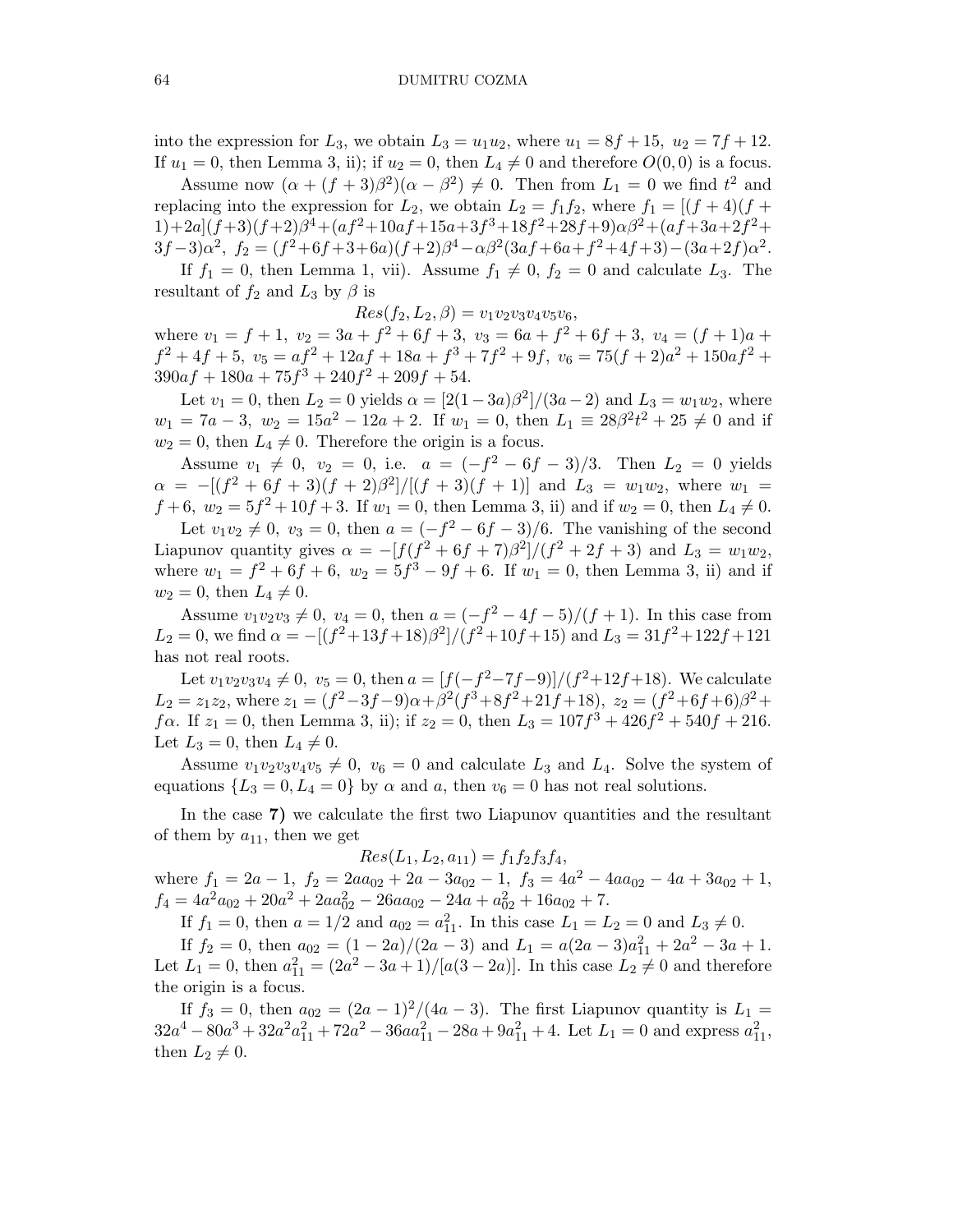Assume  $f_4 = 0$ . This equation admits the parametrization  $a = (18t - 24 - 1)$  $\frac{t^2}{|2t(t+2)|}$ ,  $a_{02} = \frac{16t - 20 - 3t^2}{|2(t+2)|}$ . In this case  $L_1$  looks  $L_1 = g_1g_2$ , where  $g_1 = 4(5t-6)(t+2)^2a_{11}^2 + (3t^2-14t+24)(3t-10)^2(t-2), g_2 = 2(t+2)^2(t-1)$  $4)(t-6)a_{11}^2 - (3t^2 - 14t + 24)(3t - 10)^2(t-2)$ . If  $g_1 = 0$ , then Lemma 1, viii). Let  $g_1 \neq 0$  and  $g_2 = 0$ , then express  $a_{11}^2$  from  $g_2 = 0$  and calculate  $L_2$ . We obtain that  $L_2 \neq 0$ .

In the case 8) we calculate the first Liapunov quantity and denote  $w \equiv (2a^2 f +$  $2a^2 + 2af^3 + 14af^2 + 26af + 16a + 2f^4 + 13f^3 + 28f^2 + 24f + 6)a_1^2 + (2af + 2a + 2f^2 +$  $3f(2a+f)^2$ . If  $w=0$ , then  $L_1 = f_1f_2$ , where  $f_1 = f+1$ ,  $f_2 = (f+1)a^2 - 4af$  $6a - f^3 - 6f^2 - 9f - 3$ . If  $f_1 = 0$ , then  $L_2 = 0$  yields  $a_{02} = (2a^2 - 3a + 1)/(1 - 3a)$ and Lemma 2, ix).

Assume  $f_1 \neq 0$  and  $f_2 = 0$ . The equation  $f_2 = 0$  admits the parametrization  $a = (t^3 - 3t - 1)/[t(t^2 - 1)], f = (1 - 2t - 2t^2)/(t^2 - 1).$  We calculate the second Liapunov quantity  $L_2 = [(t^2 + 3t - 1)(t - 1)t]a_{02} - (t^2 - t - 3)(t + 2)(t + 1)$  and if  $L_2 = 0$ , then Lemma 1, ix).

Let  $w \neq 0$ , then from  $L_1 = 0$  we find  $a_{02}$  and substituting in  $L_2$  we get  $L_2 =$  $g_1g_2g_3$ , where  $g_1 = 2a + f - (f+2)a_1^2$ ,  $g_2 = 2a + 2f + 1$ ,  $g_3 = (2a - f^2 - 2f - 2)(a 1)(f+2)(f+1)a_1^6 - v(2a^2f^2 - 6a^2 - 2af^3 - 28af^2 - 66af - 40a - f^4 - 12f^3 - 30f^2 22f-2)a_1^4+v^3(3af+3a-5f-7)a_1^2-v^5.$ 

If  $g_1 = 0$ , then Lemma 2, ix). If  $g_1 \neq 0$ ,  $g_2 = 0$ , then  $a = (-2f - 1)/2$  and  $L_3 \neq 0$ . Assume  $g_1g_2 \neq 0$  and  $g_3 = 0$ , then Lemma 1, x).  $\Box$ 

Acknowledgments. The author of this work is supported by the Slovenian Human Resources Development and Scholarship Fund and thanks the Center for Applied Mathematics and Theoretical Physics, University of Maribor for its hospitality and support during the stay at the Center.

#### References

- [1] BONDAR Y.L., SADOVSKII A.P. Variety of the center and limit cycles of a cubic system, which is reduced to Lienard form. Bull. Acad. Sci. of Moldova, Mathematics, 2004, 46, No. 3, 71–90.
- [2] CHAVARRIGA J., GINÉ J. Integrability of cubic systems with degenerate infinity. Differential Equations and Dynamical Systems, 1998, 6, No. 4, 425–438.
- [3] CHEN X., ROMANOVSKI V.G. Linearizability conditions of time-reversible cubic systems. Journal of Mathematical Analysis and Applications, 2010, 362, No. 2, 438–449.
- [4] CHERKAS L. A., ROMANOVSKII V. G., ZOLADEK H. The center conditions for a certain cubic system. Differential Equations and Dynamical Systems, 1997, 5, No. 3–4, 299–302.
- [5] Christopher C., Llibre J., Pantazi C., Zhang X. Darboux integrability and invariant algebraic curves for planar polynomial systems. J. Phys. A, 2002, 35, No. 10, 2457–2476.
- [6] COZMA D., SUBA A. Partial integrals and the first focal value in the problem of center. Nonlinear Differential Equations and Applications, 1995, 2, No. 1, 21–34.
- [7] COZMA D., SUBA A. The solution of the problem of center for cubic differential systems with four invariant straight lines. Scientific Annals of the "Al. I. Cuza" University (Romania), Mathematics, 1998, XLIV, s.I.a, 517–530.